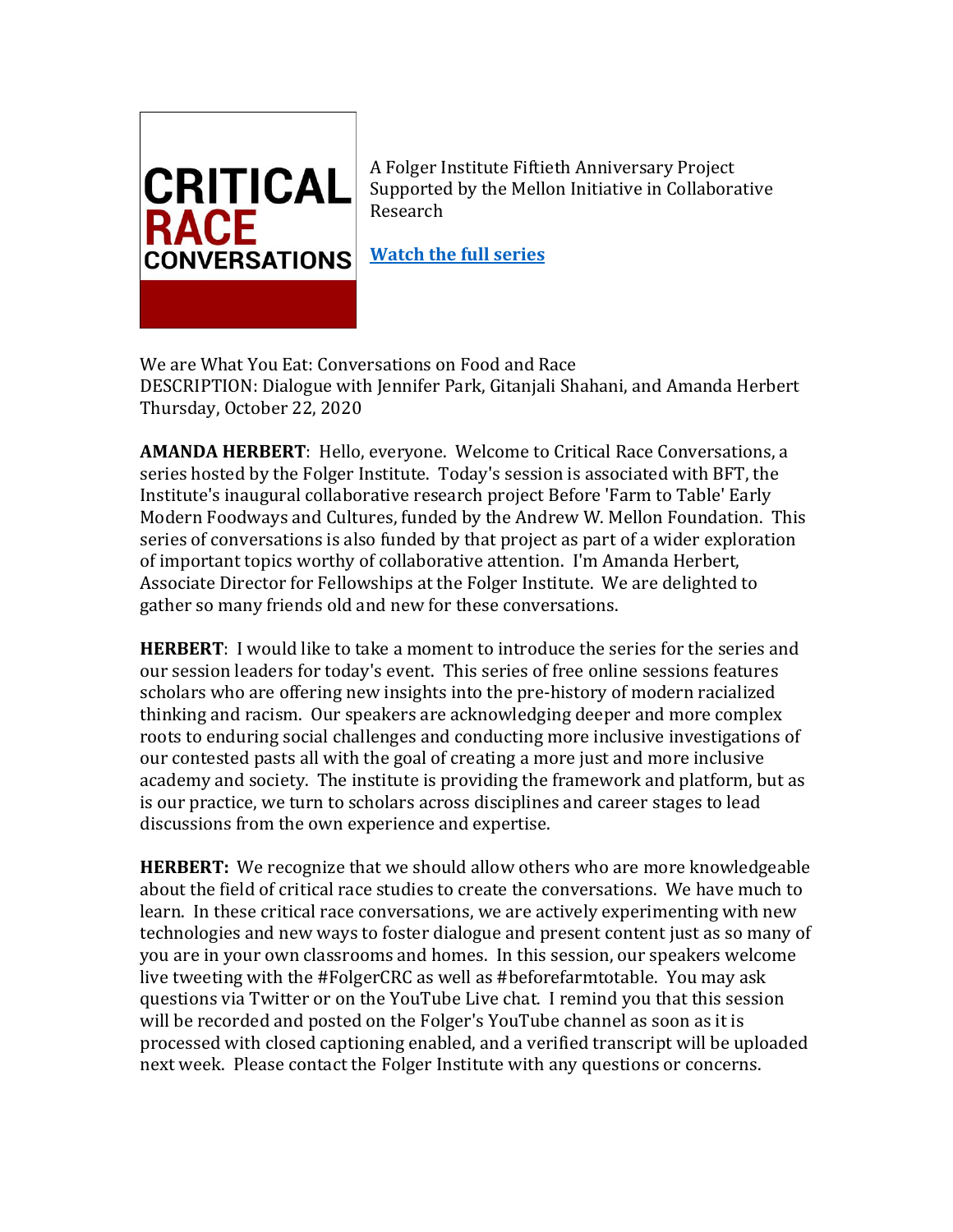**HERBERT:** Today our session leaders will trace the intersections between food and race. They will offer an important and timely discussion that explores the ways in which food studies, critical race studies and early modern studies inform and enrich each other. They look to modern and early modern foodways in order to examine different forms of what bell hooks has famously called, "Eating the Other, Interrogating the Blurred Criteria of What Marks Matter as Edible or Inedible, Digestible Or Indigestible."

**HERBERT:** Shahani and Park explore the range of substances as well as the bodies themselves that stand in for or comprise a culture's racial others in order to trouble the racialized assumptions complicit in the dietary common place that, "You are what you eat." Let me now briefly introduce our two presenters. Dr. Jennifer Park is Assistant Professor of English, specializing in early modern drama at the University of North Carolina at Greensborough. She was a 2019 research fellow with the Before 'Farm to Table' Project at the Folger Shakespeare Library.

**HERBERT:** Emerging from her work on the intersections of literature, science and medicine, race, gender and performance in early modern England, her most recent publications focus on early modern recipe culture including an article in *Studies in Philology* on Candying, Food Preservation Processes and Race in *Antony and Cleopatra*, an article in *Performance Matters* on Gender, Glass Bellies and Alchemical Performance and an essay in the *Volume Food and Literature* edited by Gitanjali Shahani on Blood Drinking of a Form of Strange Eating. Professor Park is currently working on a book length project on early modern recipes, science and medicine and race in the plays of Shakespeare and his contemporaries.

**HERBERT:** Dr. Gitanjali Shahani is a professor of English at San Francisco State University where she teaches courses on Shakespeare studies, post-colonial studies and food studies. She is the author of the phenomenal book *Tasting Difference, Food, Race and Cultural Encounters in Early Modern Literature.* She has edited two collections, *Food and Literature* and with Brenda Cherry, *Emissaries in Early Modern Literature and Culture.* Her articles on race and colonialism in early modern literature have been published in numerous collections and journals including *Shakespeare, Shakespeare Studies* and the *Journal of Early Modern Cultural Studies.* Without further ado I give you, "We Are What you Eat, Conversations on Food and Race."

**GITANJALI SHAHANI**: Thank you so much, Amanda. And thank you to everyone at the Folger, who I know has been working so hard behind the scenes to facilitate this conversation. Uh, it really is a pleasure and a privilege to be a part of the Critical Race Conversation Series. Also, a big hello to everyone out there in our virtual audience, thank you all for joining us. We're really looking forward to hearing from you during the Q & A. Jennifer, it's good to see you. [LAUGH] We've been mapping our coordinates in food studies and critical race studies and early modern studies for what feels the better part of a decade now, so I'm really excited to be revisiting these conversations with you in this context here today.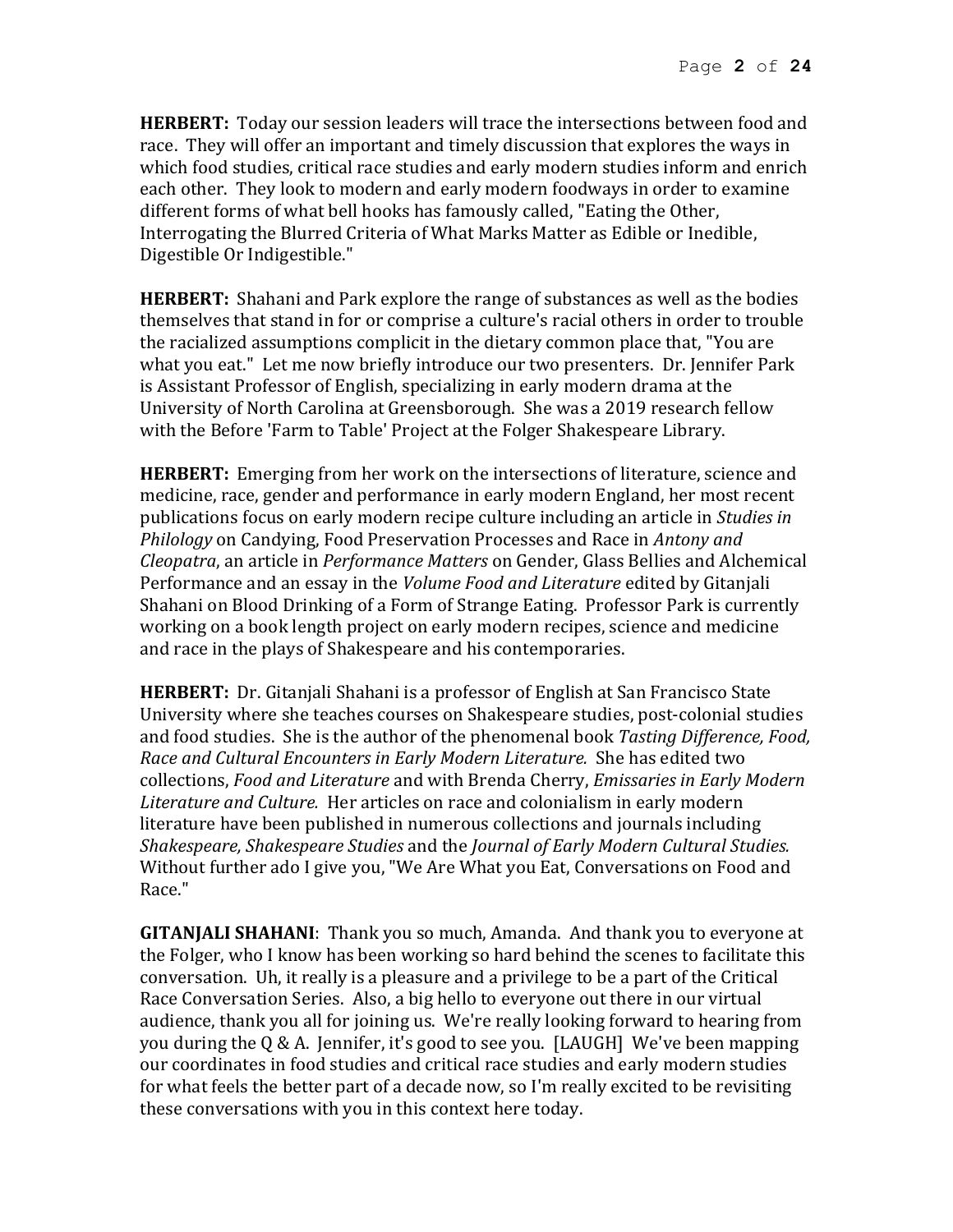**JENNIFER PARK**: Yeah, Gitanjali, it's been so lovely to get a chance to collaborate with you again and to continue these conversations and I want to echo your thanks to Amanda, Owen, Justine, Ben, the Before 'Farm to Table' team at the Folger, as well as everyone involved with organizing this incredibly important series, which we're so honored to be a part of. I'm excited to have this conversation on food and race with you Gitanjali and especially delighted that your book has just come out, with Cornell Press, I have it here, Tasting Difference, Food, Race and Cultural Encounters in Early Modern Literature, which, makes this conversation all the more timely.

**PARK:** So, to start, I was struck by your framing of the, "We," who are subjects who think and write on food and race, which was channeled in our discussion about what our title should be. We decided on, "We Are What You Eat," and I'll hand it over to you to say a little bit more about where that came from and how we might unpack that.

**SHAHANI:** [LAUGH] Thanks Jennifer. You are the best publicist. [LAUGH] But, thank you. Yeah, we should speak about our title. That's a good place to start. What we're referring to here is obviously a tongue and cheek version of a very popular maxim, "We Are What You Eat." It's such a cliché because you see it everywhere. You see it advertisements, you see it in popular diet books. I've even seen it in elementary school notice boards. But, what I find is that clichés, especially food clichés are really so ripe for exploration.

PARK: [As we do?] there. [LAUGH]

**SHAHANI:** Yeah. [LAUGH] Yeah, because they are ripe for exploration because they tell us a lot about how our language relies on food for different forms of expression. Elspeth Probyn, who is a scholar in food studies and queer theory, she says that food clichés are like sugar coated versions of complex ideas. They go down easily and then they become truisms. So, what are the complex ideas behind, "We Are What We Eat?" You know? What does the cliché really mean?

**PARK:** It bears clarification that the cliché itself is actually a misquotation of the 18th century gastronomy. Brillat-Savarin, who said, "Tell me what you eat and I will tell you what you are." And somehow a watered down version of that became, "We Are What We Eat." But, the misquotation aside, I think it is in the testing of the cliché that we see a starting point for so much work in food studies. You know, it's, are we what we eat or do we eat what we are? Do I eat curry because I am from India or is it in my eating, my serving, my cooking of curry that somehow my Indianness is authenticated?

**SHAHANI:** Equally we are the when we eat, the where we eat, the how eat. You know? Our local and global relations to food systems tell us so much about the where we eat, the geographical points. Our historical moment tells us so much about the when of the eating. You know, the pandemic is a really good example of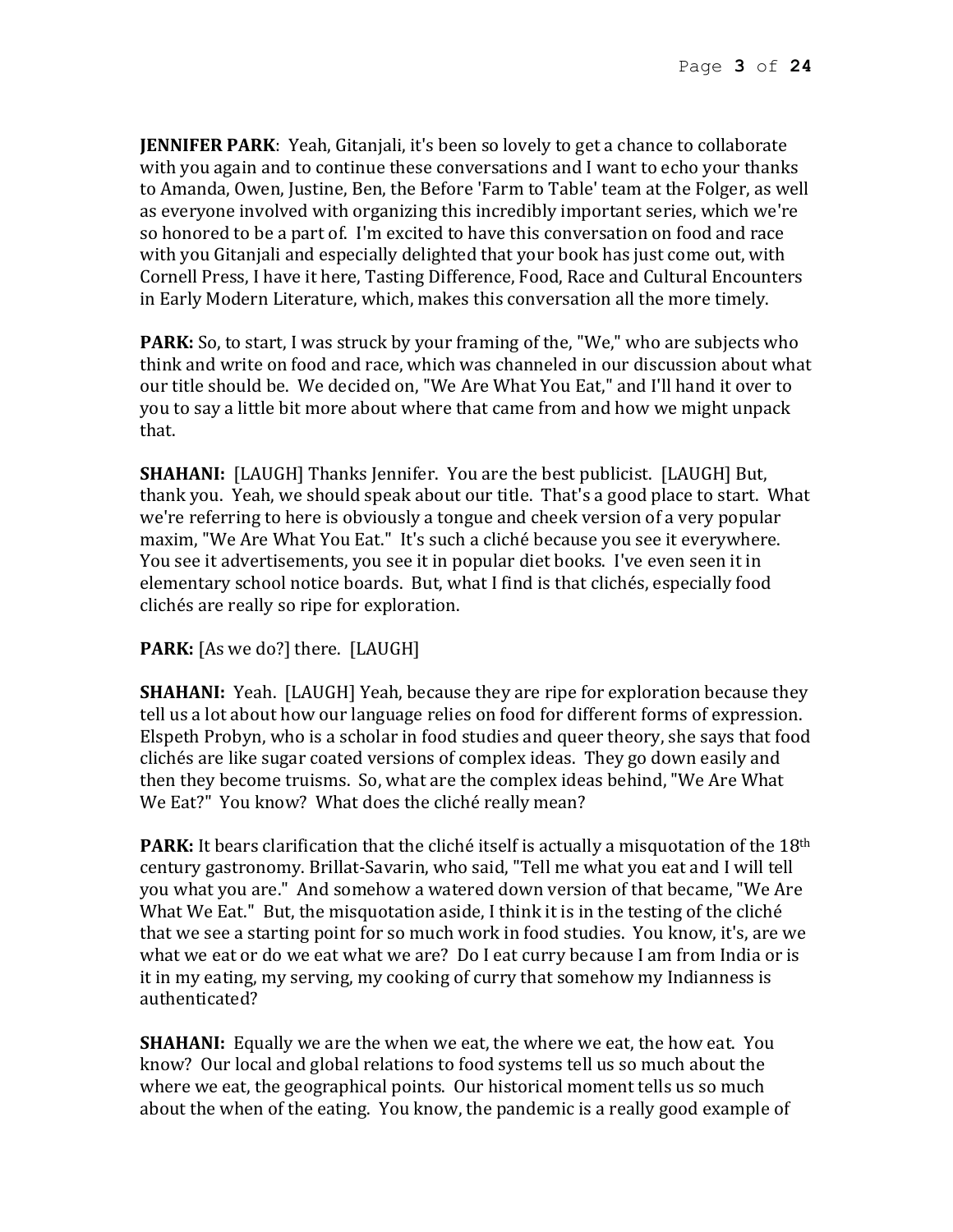that, our commensal rituals how we eat. You know? Do we eat in front of the T.V.? Do we eat together? Do we eat with our hands? That tells us so much about the how of our eating. And these questions all complicate the simple truism, to become an important point of entry in food studies.

**PARK:** For me, the inversion was the starting point. I wanted to complicate the sample inversion, the simple truism with, "We Are What You Eat," with the "We" being important there. It's a short and pithy phrase, I hope, [LAUGH] but, for me, it tells a very long and violent story of food and people and how they come together and that's what I explore throughout my work. I'm curious how that resonated with you, how you see the, "We Are What You Eat," and how you explore that in your work?

**PARK:** Right, absolutely. Well, I think I want to begin with how I love that you've identified that it's in the testing and the rewriting of the food cliché that creates these spaces for complicating what we might think of as more palatable food histories and narratives. And I'm struck by how thinking through the inversion, "We Are What You Eat," and that very trope of who or what gets eaten, who or what does the eating, engages in such visceral ways with phenomena related to racial dynamics and racial displacement.

**PARK:** So, I'm thinking about processes in terms like incorporation, assimilation, bringing into a cultural or political or social body. And I'm also thinking about the way that that violence that you mentioned that's inherent in the mantra and in its inversion, evokes the violence of erasures too. So, ingestion, digestion, disillusion, as these violent erasures in a certain sense. And this makes me think about what kinds of traces remain in the face of those ingestions that we can look to, to recuperate some of those histories.

**SHAHANI:** Yeah, so many writers have sought to recuperate these erasures, you know, Stuart Hall comes to mind. He puts it beautifully when he reminds us, "I am the sugar at the bottom of the English cup of tea. I am the tea itself." The histories of sugar, of the tea, of the pepper, of the coffee that everyone's probably drinking right now, these are histories of migration, of plantation, of transplantation, of colonialism, essentially our histories. You know, the simple act of what in the U.K. is called going out for an Indian, is an act that involves a long and complicated history for every Indian or salvation more generally.

**SHAHANI:** And the question I was trying to ask in my work related to these histories were, you know, how do we as racial subjects become edible objects? How do we, conversely, how do edible objects come to bear the marks of race? And Jennifer, you and I know something about this, right? You know? How often are Asian and Asian American identities made palatable through food? People relate to us by telling us about their favorite Indian take out place.

**PARK:** Right, exactly, or, Korean barbeque, for example.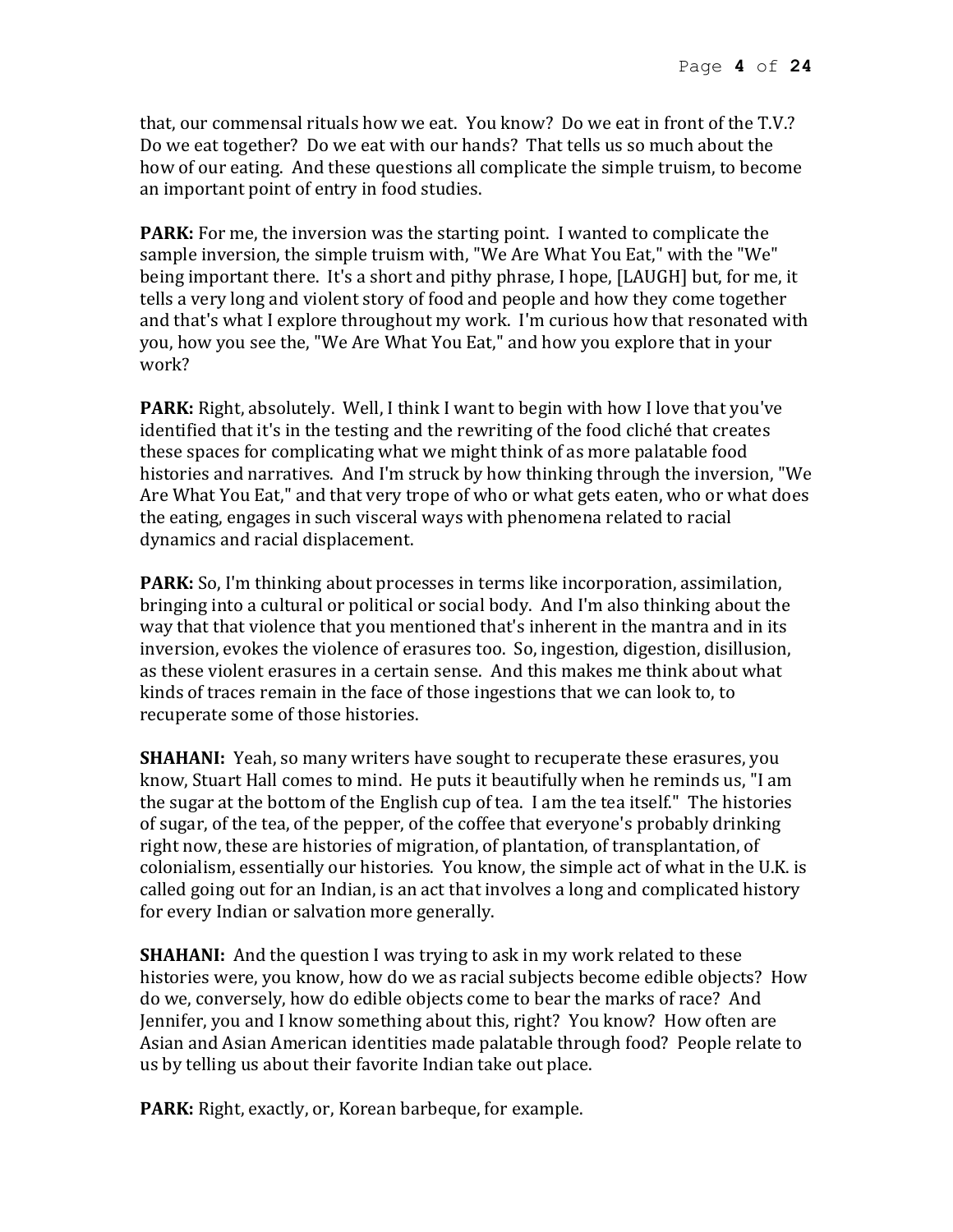**SHAHANI:** Korean barbeque, exactly. People read our literature if it has food on the cover, frequently when it has nothing to do with food. There is much work in Asian American studies as well on how we ourselves are complicit in making our identities more palatable and assimilating via food and equally, how our food, how our tastes, how our smells come off as different. And in my work I was trying to look at how the sense of difference is experienced at an elementary level, how is racial and religious difference experienced as a gut response, if you will?

**SHAHANI:** And this is where our early modern sources are so fascinating because long before the average English household had encountered an Indian, and whether you take that to be the "We" now or the person, it had encountered nutmeg and pepper in pies and in posits and in contraceptives and in morning after treatments and in the sense, you know, what Shakespeare calls, "The spiced Indian air," had made its way into England's recipe collections and imaginative writing long before any large scale migrant movement.

**PARK:** Right. Exactly. And likewise, the English housewife, in the 17<sup>th</sup> century had no direct contact with the enslaved peoples of the Caribbean plantation, but she would sprinkle the products of their labor into her cordials and would taste their sugar in her sweetmeats and her confections.

**SHAHANI:** Yeah, I think what we're saying here is that the culinary realm is one that registers encounters with difference on a non-precedented scale. So, having said that and having talked a lot about out title and the idea of tasting difference, I just wonder if we might say something about our methods because we've talked about the fact that we've so often and for so long in critical race studies and in early modern studies and in food studies, so maybe let's map those out.

**PARK:** Yeah, absolutely. I do want to get a start with how I love in your work how you've looked at how difference is experienced at an elementary level and how you've conceptualized this as the taste of difference. And so, the racialized subject or body as the edible object and vice versa has been integral to my thinking about food and race and it makes me think of how critical race studies and specifically premodern critical race studies offer such productive interventions for me in my approach to the work that I do with food and recipes.

**PARK:** So, I'm so grateful for example for Margo Hendricks and what she so powerfully termed, "Pre-modern critical race studies" in her talk at the Folger Shakespeare Library in fall of 2019 and bringing attention to how it must acknowledge the scholarly ancestry, or the genealogy that contributes inhabit or that, I'm sorry, that continues to inhabit and nurture the critical process for the study of pre-modern race. And for me, this is where I'm indebted to the incredibly generative work of scholars who are bringing attention to exactly to that, so thinking through the critical genealogy of the study of race and considering food studies and all of its inter-disciplinary reaches.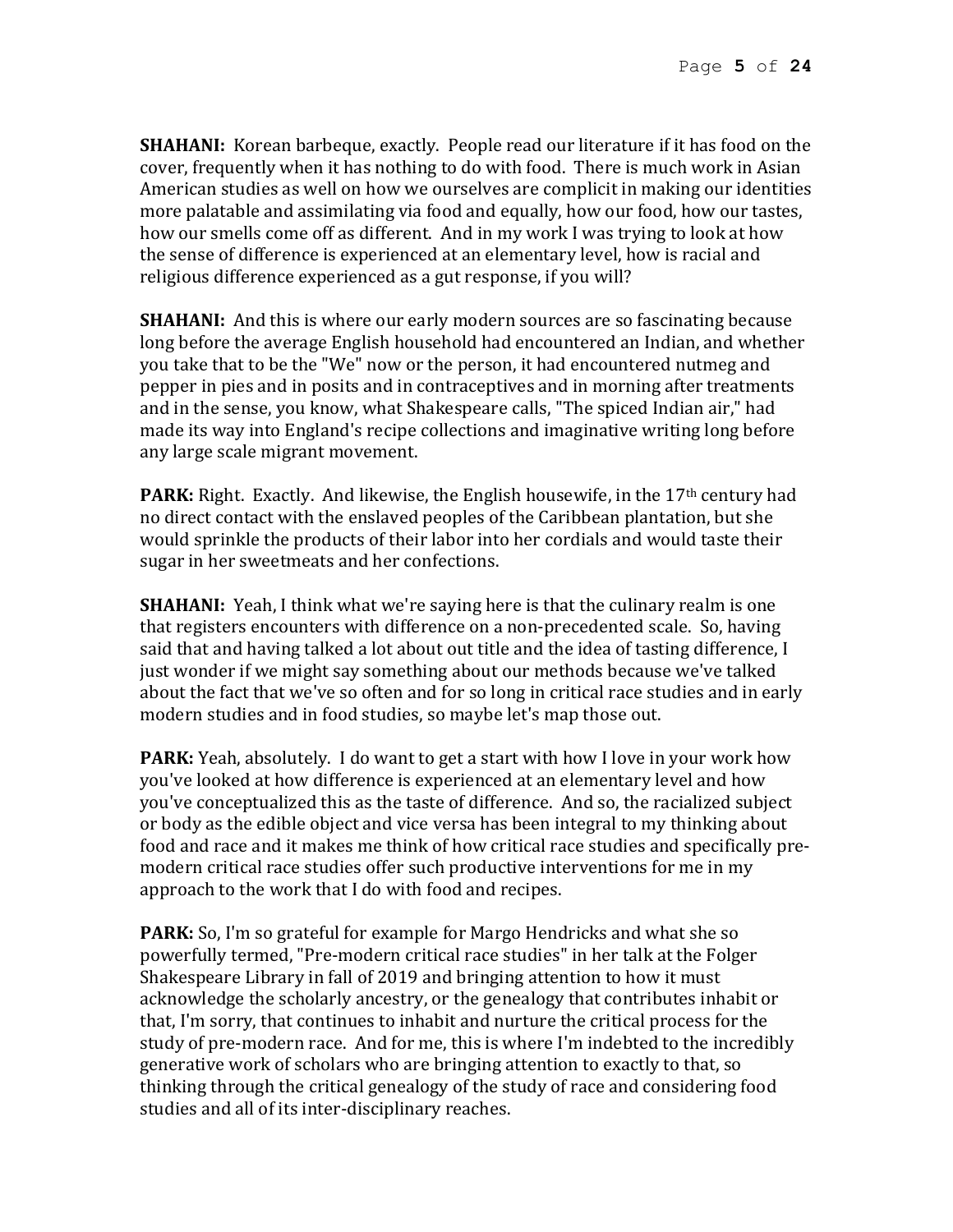**PARK:** Particularly significant for me in this sphere has been Kyla Tompkins' work on racial indigestion and eating bodies in the 19th century and her attention to the ways that racially minoritzed subjects and bodies are often portrayed of conceptualized as hyper-embodied when we consider the history of whiteness in eating culture. I'm also thinking about Kim Hall's foundational critical race work and her wonderful essays on gender and sugar and on Thomas Tryon and most recently, of course, I've been thrilled about your book.

**PARK:** I've also been interested in pursuing questions of embodiment and materiality in my work. So, you know, in thinking about how those processes of ingestion incorporation, assimilation might work, I've been inspired by other premodern critical race work like Patricia Akhimie's brilliant work on semantic markers and the cultivation of the body or self, which has generative resonances also with the idea of the cultivation of the land and so, both of those things are so integrally connected to foodways. And I'm, of course, indebted to her articulation of the structures that amplify race making, which has been so helpful for locating and interrogating how race is structurally imbedded in early modern food and recipe cultures.

**SHAHANI:** Yeah, I think if I had to sum what you're saying, I'd put it in a way that I'd say that, we have to be necessarily omnivorous in our methods, in what we're doing. I mean, you know, you've clearly articulated how much our work is founded in premodern critical race studies. It's not without coincidence that we are having this conversation in the 25th anniversary year of Kim Hall's *Things of Darkness*, as you pointed out, her work on sugar shapes so much of the work we do on food and race, in my case with spices, with your case also with sugar.

**SHAHANI:** I think we're also so indebted to early work in food studies. You know, so many of those scholars did the hard work of dispelling anxieties associated with putting together or putting something as seemingly superficial as food at the center of critical analysis. You know, Kyla Tomkins, whom you already mentioned does a lot that, Anita Manyor does that. I think they facilitated for us a place at the table, especially in terms of looking at how otherness is consumed and produced in relation to works on food.

**SHAHANI:** I've found in addition that work on early modern cross-cultural encounters, you know, some of Ania Loomba's early works, Jodzna Sing's work on the global early modern, that has really shaped what throughout my work I call the culinary contact zone and it's been a productive way at looking at encounters during the period. It's also, you know, it's productive for me to draw on paradigms in postcolonial studies. So, especially work on encounters that are attuned to the elementary nature of these cross-cultural encounters.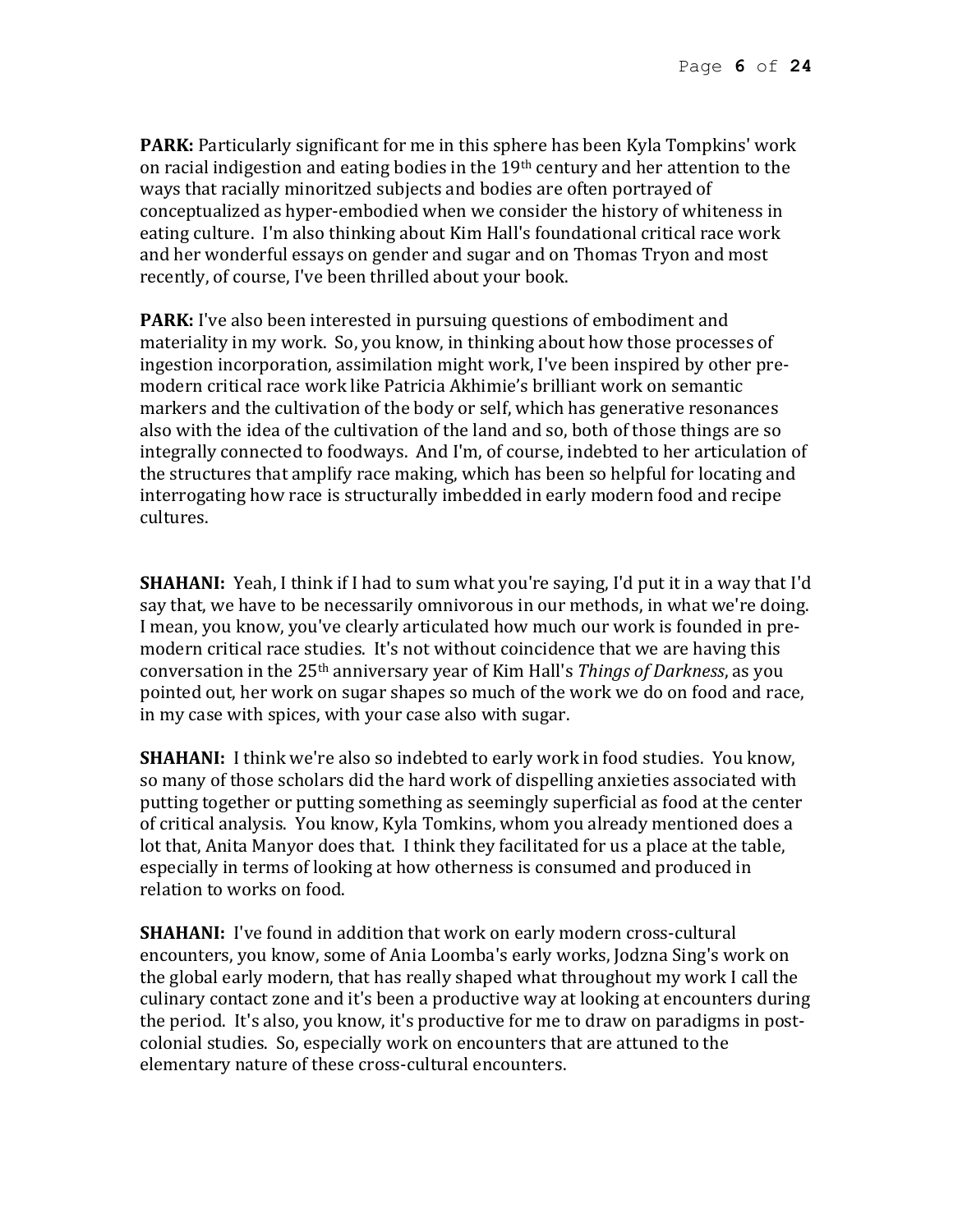**SHAHANI:** You know, I think of the process of procuring food, the process of transporting food, of consuming it, of cooking it, so much work in post-colonial studies that is ambled by food stuff, looks of this. And I'm also thinking Parama Roy's work in particular. And you have the show and tell ready. [LAUGH] Yes, perfect. It's a beautiful cover. So, yeah, Parama Roy's work where she says, "What if we take a Marxist image of vampire capitalism and harness it to a kind of cannibal colonialism?"

**SHAHANI:** You know? What if we were to think of colonialism as this greedy mouth that feeds off the teas, the coffees, the opium, the drugs, of our empire? What if we think of what she calls the psycho-pharmacopeia of empire? So, this work in postcolonial studies as well is useful to us. And these are all very useful points of convergence for us as we examine the literary and material texts about food. So, you know, having said that, maybe we can move on to some of the foods itself, if

**PARK:** Yeah, right, absolutely. So, and it's been so generative to think about, or think across the wonderful work of all of these scholars in our methods. And so, we'll be segueing into how we apply those methods to looking at particular foodstuffs. We'll be taking a look at some original sources in foods and ingredients to, again, think about how it is that we do work in food and race.

**SHAHANI:** Right. Looking at the actual ingredients, if you will. [LAUGH] I'm obviously partial to this beautiful engraving. There is a reason it made it to my cover, so it's a good place for me to start here. I think this image captures in a nutshell what we've been arguing about so many of the foods here.

**SHAHANI:** You see it appears in Sylvestre Dufour's late 17<sup>th</sup> century Treaties and Coffee, Tea and Chocolate. It circulated in numerous editions and translations throughout the period, really and it give us a good example of how foods get racialized in terms of their points of origin and how racialized bodies objects to be consumed as food. You can see when you look at it closely how it depicts each drink in the hands of the figure that supposedly best personifies it.

**SHAHANI:** So, we have a turbaned Turk figure holding a bowl of coffee, and Orientally dressed Asian man in the middle holds a vessel with tea. And then there's figure of a Native American in the feathered headdress holding a pot of chocolate. You can see each man is positioned near the appropriate container. There's a curved pot right besides the figure of the Turk. There's a spouted tea pot right beside the Asian man. And then there's a tall chocolate pot with a stirrer right by the Native American man.

**SHAHANI:** And when you think about, on display, on the men, rather than the beverages they drink. In fact, the beverages themselves seem indistinguishable but for the containers in which they're stored. All three men are depicted in an act of consumption but they're equally figures to be consumed by the reader. The coffee, the tea, the chocolate of the title are presented as incarnate forms even as their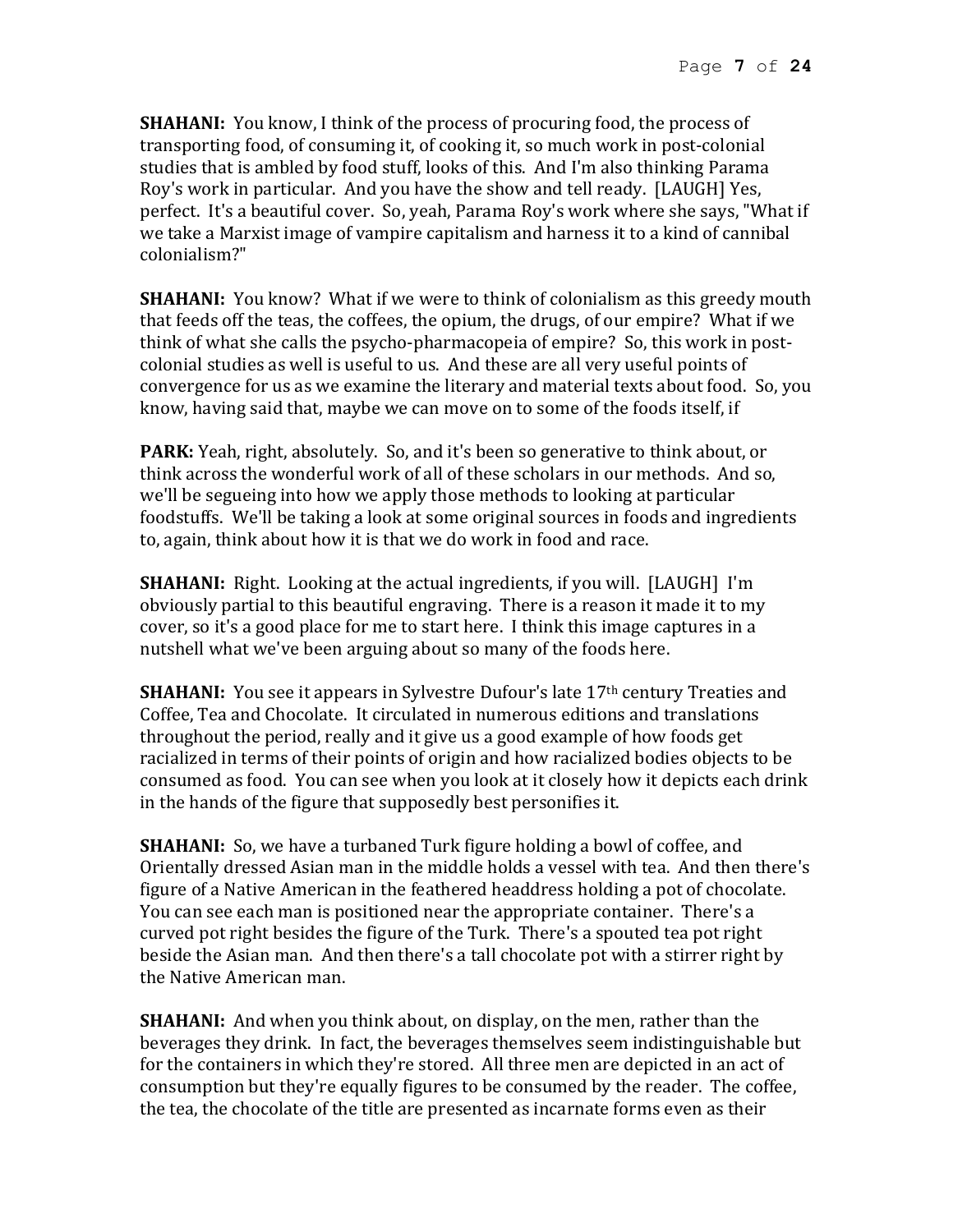presented as edible commodities. In a sense they are what you eat or drink, as the case might be.

**SHAHANI:** So, that felt like a good starting point for a lot of foods that we're going to be talking about.

**PARK:** Right, and going from the previous engraving that Gitanjali was just explaining to us, what we see here is how bodies that are marked a foreign from the previous engraving kind of continue, that trip continues to our present day. So, what viewers would mark here as racially diverse bodies that have been drenched in honey, that are culinarized and preserved here in these images by photographer Blake Little. And what this also brings up is, you know, the question of what it means for, in this case, a whit cis male artist to depict other figures as potentially edible in this way.

**PARK:** And I wanted to use this image to talk a little bit about my first moment in thinking about food and race by way of food preservation. It's interesting to see the ways that these foodstuffs are being worked with both literally and metaphorically. And so my, you know, kind of key moment goes back to Shakespeare and his description in *Antony and Cleopatra* of salt Cleopatra. And thinking about salt as a descriptor for his representation of the Egyptian queen, and having that refer to salted meat, which would have been preserved for longer, and according to some, more flavorful.

**PARK:** And that's when I noticed other descriptors popping out, so references to Cleopatra as an Egyptian dish, being fed upon by Cesar, with sexual implications. Of course, exactly what bell hooks outlines as the concept of eating the other. Shakespeare was also developing new terms inspired by food in the play. So, for example, both Cleopatra and Antony used the term discandied, which was Shakespeare's way of playing with the process of preserving fruits and flours with sugar, a process that was called candying.

**PARK:** And it's a fascinating problematic concept to think through sugar, how it's used, how it signifies in early modern England and Kim Hall notes that English women's uses of sugar in recipes for preserving was a way of contributing to England's colonial expansion in the period and how sugar is a product associated both with white women and with African slavery. And in light of this I'm thinking about the complex questions that it raises, what it means for early modern English women to use this imported foreign ingredient with a violent history to preserve, for example, local fruits and flours.

**PARK:** And then, alternatively, to think about what it also meant for Shakespeare to imagine Cleopatra as a preserved food item, how the early modern English are looking to preserve or to assimilate foreign ingredients as preservatives. And even to visualize, again in our present day, as we see here in these images, the body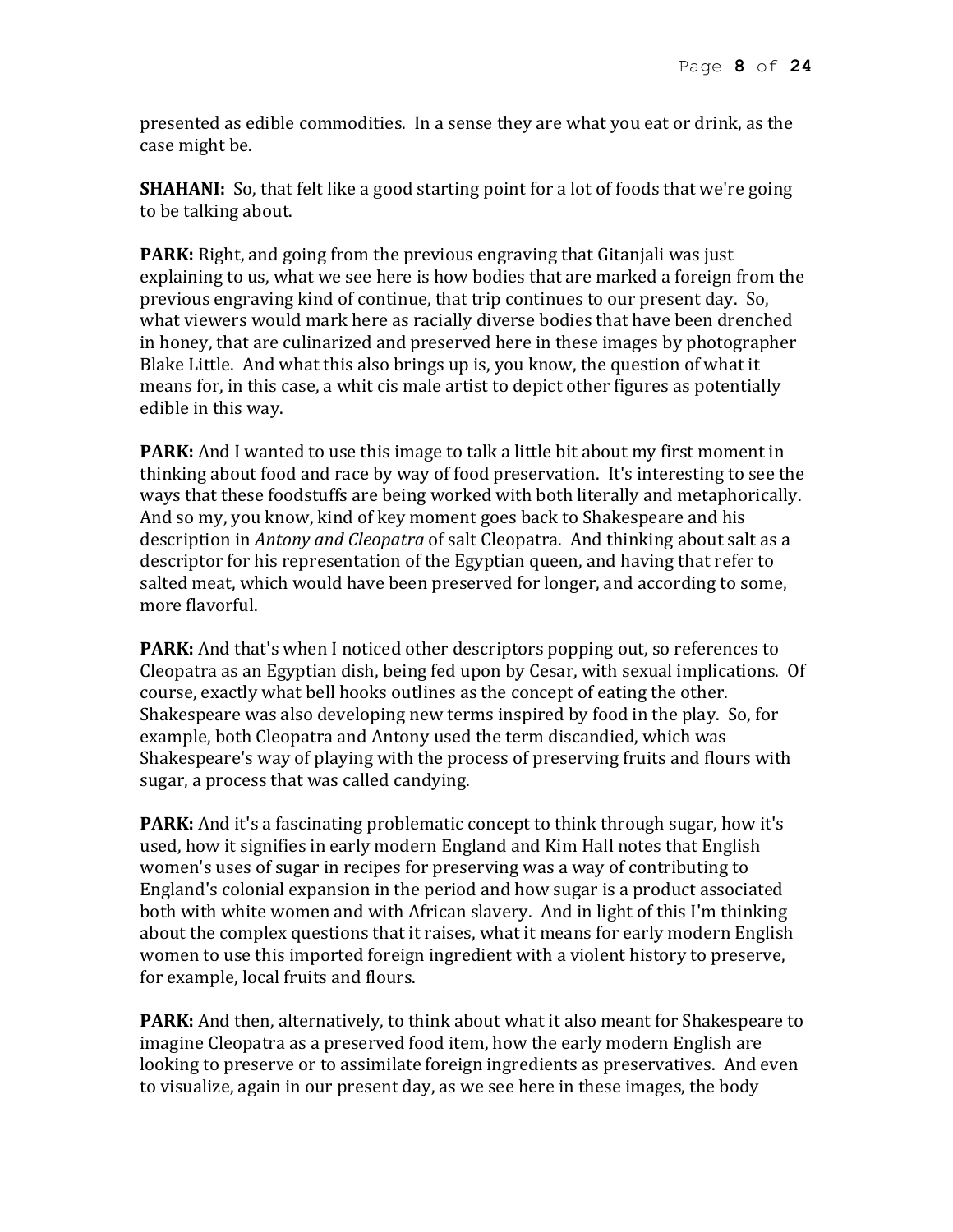candied over. These racialized bodies that are preserved by way of food stuff. And this idea of preservation is something that's interesting with regard to spices.

**SHAHANI:** Yeah. Yeah, you're so right in noting this point about preservation with spices because I think, you know, it's often been said that we've heard almost as a kind of received wisdom, the fact that spices were sought after because of their ability to preserve food, especially spoiling meat. But, historians like Peter Freedman have debunked myth. In fact, many historians have. They argue that spices do little in this regard compared with say salting or smoking or pickling. Rather spices are sought after precisely for their mysterious origins, their efficacy as medicines and cosmetics and their association with sophisticated cuisines.

**SHAHANI:** And I think it's interesting to note that it is these appetites rather than a simple necessity that propel European expansion in ways that fundamentally transformed world history. And going to our next slide, we can see examples of the many uses to which spices are put, none of them involving preservation, actually. This is just one of many thousands of possible examples I could have included here. It's from Mistress Sarah Long's receipt book, the manuscript is from the early 1600's and it is housed at the Folger, I believe.

**SHAHANI:** It really gives a range of household responsibilities that fell to the English housewife in the realm of the culinary and the curated. I've only included one image from the manuscript just so you can see her hand. But, you can see the others as they're transcribed, so you can see the spices referenced more clearly here. And it appears that Sarah Long uses spices for all kinds of things. She uses mace in her gooseberry fool. She uses cloves, mace and nutmeg in a posset. She also uses spices for very intimate bodily practices. If you look at the one that says, "Remedy for Such as a Subject to Miscarry."

**SHAHANI:** Here she sprinkles an ounce of nutmeg and a mix of cinnamon and sugar in another to treat women who are dealing with a miscarriage. And like Long, other  $17<sup>th</sup>$  century women relied on a steady supply of spices from the east for the most intimate practices. One manual from the 1650's suggests that they used pepper in what they called, "The Natural Place," after they had known a man carnally, in order to hinder conception. Another recipe from Hannah Woolley's noted work looks at the use of pepper to what she calls, "Provoke the Terms" in order to bring on the menstrual cycle.

**SHAHANI:** Some scholars think that these are coded abortion recipes. So, spices could also, in addition to these very intimate uses, they could have also been used for various cosmetic purposes. Hannah Woolley made sure to include them in a potion that promised to make the hair fair, in a sweet water for the hands and in what she called, "The Queen's Perfume," the last of which required no less than 30 cloves. [LAUGH]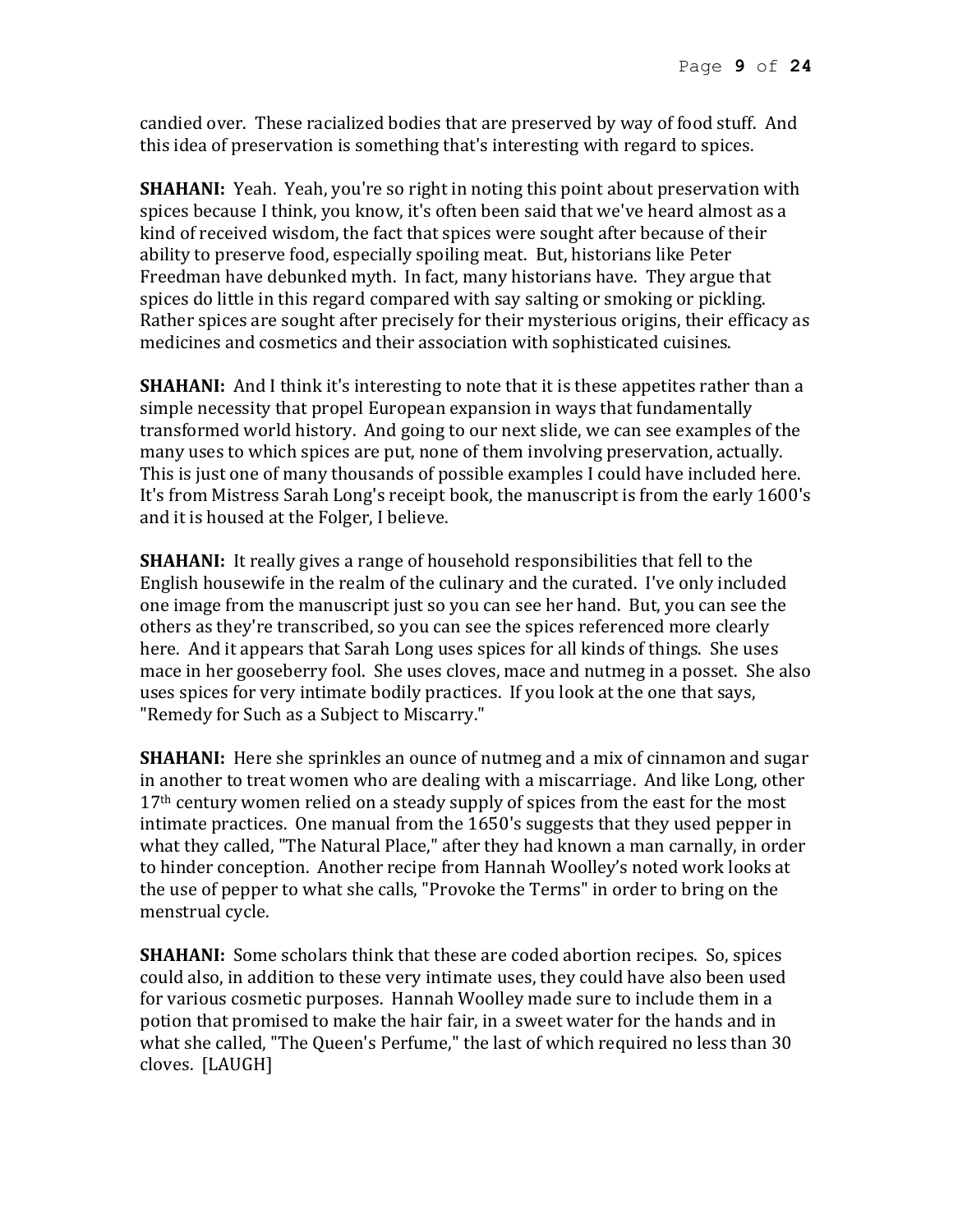**PARK:** Wow. [LAUGH] Right, so given that spices were foreign ingredients, what do you make of the physiological proximity to these spices? Was there any backlash or response to using spices in this way?

**SHAHANI:** Yeah, it's interesting that you bring up backlash and the fact that it takes on such a strong racial dimension. One of the most vehement responses comes from a writer called Thomas Tryon and you can see it up here. Tryon liked some other ideas of domestic manuals and medical treatises. He's especially concerned with the English Housewives' proclivity to use spices from the east in what he calls, "Our domestic productions." He's preoccupied with the idea that these spices coming, as they do, from India or the east more generally, have the ability to transform the English physiognomy by mixing English staples with the products of what he calls Blackamoors and Bantamer.

**SHAHANI:** He's really referring to the Japanese islanders here. The English housewife, he feels, was in essence committing a grossly unnatural act. And if you look at the image here from his text, you can see how preoccupied he is with this idea of agreement or affinity or likeness. You know, that's what he sees being disrupted by the use of spices. I'll just read it out for its full effect. "What agreement or affinities there between our fruits, grains, herbs and seeds and those that come from the east and west Indies." And he's going to go on and answer that question himself.

**SHAHANI:** "Not so much as between the complexion of a fat-nosed, rubber-lipp'd Blackamoor, or a swarthy Bantamer, with a head like a sugar loaf, and our most Florid Beauties." He then goes on to conjure up an image of the monstrous hybrid creature that will be created from this mingling, what he called this monstrous mingling of English staples with foreign ingredients. Before we move on from spices I want to briefly note that what's so interesting about spices is their simultaneous appearance in works like this in the realm of the everyday in the mundane and the practical that we saw with Sarah Long.

**SHAHANI:** Even as they're so much a part of the imaginative literature on the east. It's not for nothing that Shakespeare's version of fairy land in *A Midsummer Night's Dream*, takes place in the "spiced Indian air," right? The entire fairly subplot hinges on the figure of the Indian boy and the memory of the Indian votress, neither of whom necessarily appears in the play. They both exist in the spiced Indian air, where Titania recalls consuming trifles that the Indian votress brings home very lovingly.

**SHAHANI:** I like to think of the conflict in fairy land as something like the conflict we're seeing here. But when women like Sarah Long and their use of spices and men like Tryon's disapproval of these uses, and somehow the Indian boy could be seen as an embodiment of that discord and embodiment of that taste of difference that somehow comes about with regard to spices.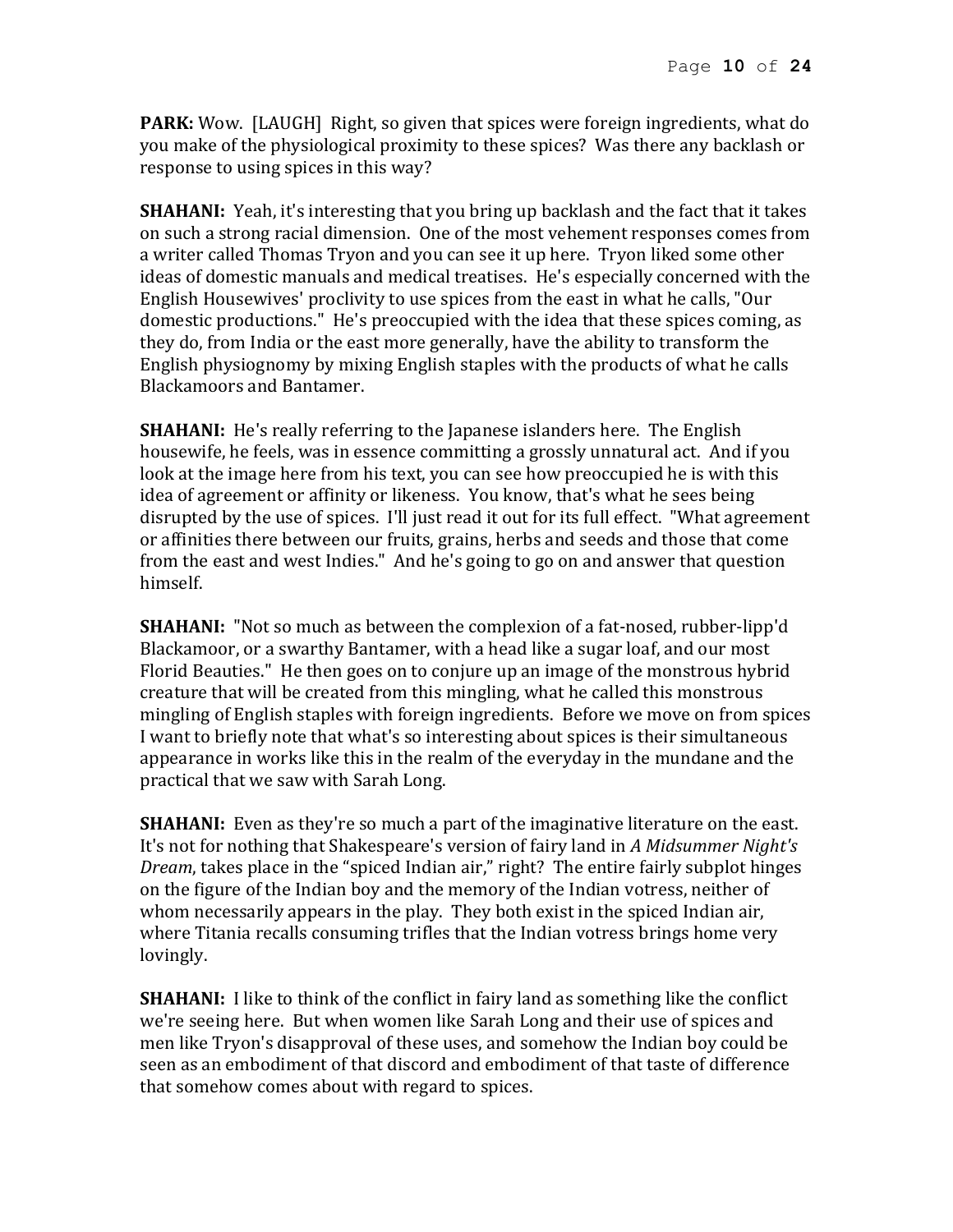**PARK:** Right. And I love what you were saying about the spiced Indian air, right? And this idea that it becomes, that both the Indian boy and the Indian votress exist in that space and we've talked a little bit about sugar and spices in this regard as these foreign ingredients being used. But, there's also something to be said about how ideas about fluidity and foreign fluids also circulated during this time. And so, to begin with the early modern body was already thought to be porous and fluid, governed by fluids in the form of the four humors and is affected by and affecting both the environment as well as other bodies.

**PARK:** And I think here about how that fluid state was often perceived as a threat, as a danger. And I want to think about that alongside this meditation that post colonialists and decolonialist Julietta Singh offers here, that, and I quote, "In the end, we are not bounded, contained subjects, but ones filled up with foreign feelings and vibes that linger and circulate in space, that enter us as we move through our lives. We likewise leave traces of ourselves and our own affective states (which are never really just our own) behind us when we go."

**PARK:** And so, for me, in thinking about the fluid body in relation to food and race, it's interesting that that not only did these foreign ingredients have the potential to linger and transform the body, but the body's own fluids themselves, and I'm thinking here, specifically about blood and breast milk, where to be an infant's and a child's first nourishment. And they were also racially charged bodily fluids, prompting contention about the use of wet nurses, for example. And these were also fluids that were used as ingredients in recipes. You might see a recipe call for blood or call for a woman's breast milk, for example.

**PARK:** And the challenges that fluids present to thinking about food and race become further marked later in the 17th century when we start seeing the popularity of other foreign fluids like tea, chocolate and coffee that became the rage in early modern Europe.

**SHAHANI:** Yeah, yeah. You know, I want to move to coffee, but I just wanted to add that blood, breast milk, I've also seen urine used. So, fluids really complicate the idea of food. But, as we transition from looking at foods to drinks and fluids we're also moving from the curative and the preservative to a stimulant, especially with regard to coffee. As with spices you can see how there's a clear exoticization of coffee as well. This was already apparent when we looked the Dufour revenge a few slides again. We saw the turbaned Turk consuming coffee.

**SHAHANI:** And, in fact, by the end of the 17<sup>th</sup> century some historians estimate that there were about 37 London coffee houses that were called the Turk's Head. It's a very specific number, but it should tell you that there were 37 coffee houses called the Turk's Head. And many used that same symbol as their identifying mark about their entrance and also on their trade tokens. By the end of the century we see how this takes on an even more exotic dimension and coffee becomes part of the visual of the coffee service.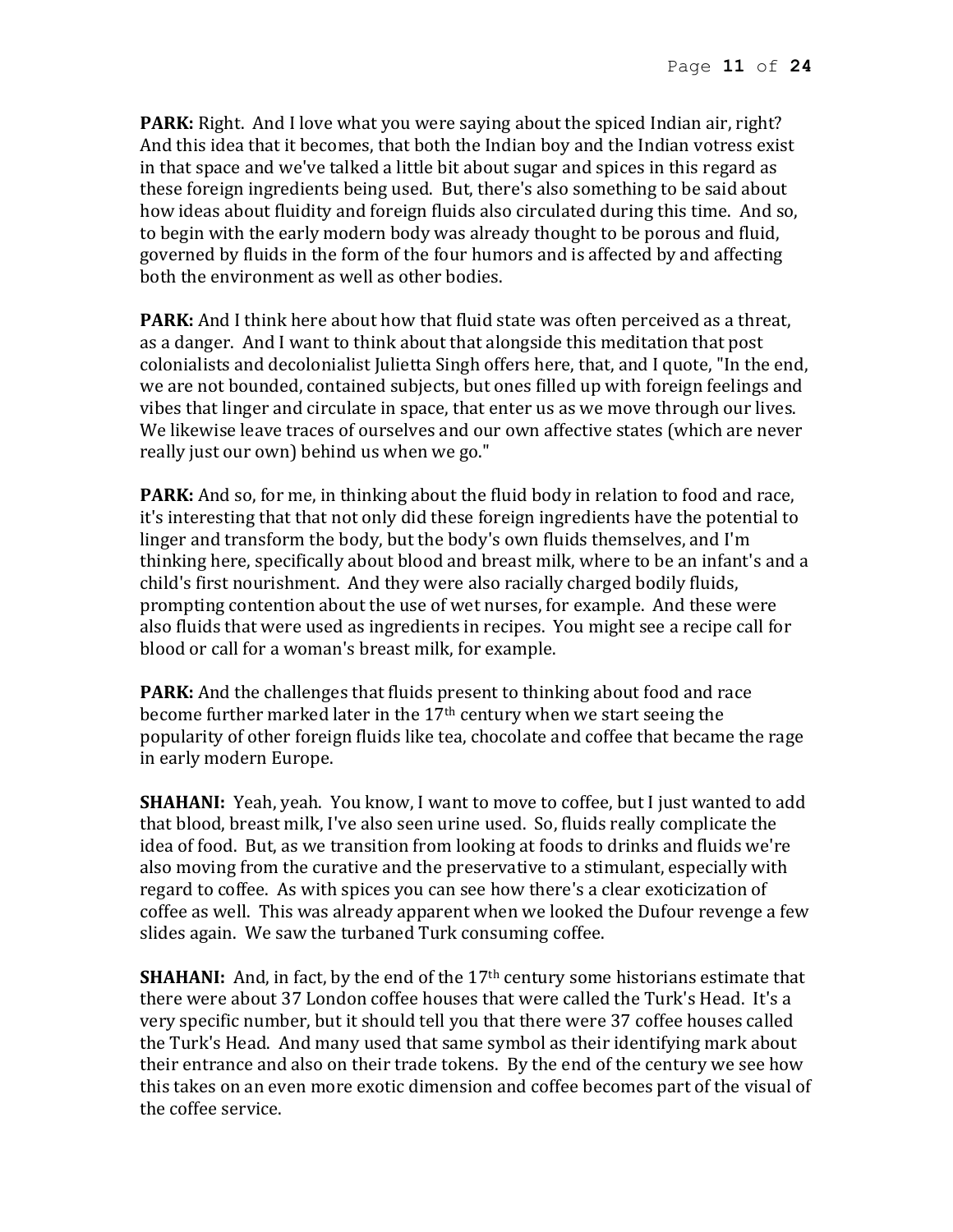**SHAHANI:** This is a much later image. It's from Carmen Luz, Portrait of Madame Pompadour from the 1750's. And you can see the exotic appeal of both the coffee service and the server herself here. But before we get to this point, there is the same anxiety about coffee's otherness and its racial difference and its fluidity within this difference, like we see with spices. In its earliest incarnations in  $17<sup>th</sup>$  century England, it was variously described in ballads and broadsides as a moment in gruel, an ugly Turkish Enchantress, A bald Asian Brat, A Jew, An Infidel.

**SHAHANI:** And these are all affiliations that variously derived from coffee's supposed origins in Ethiopia, its popularity throughout Ottoman and Mogul territories and its supposed introduction into English social life by our Jewish purveyors. It's interesting to see how this racialization of coffee generally attaches itself to the Turk and the More, and in one instance quite specifically attaches itself to Othello. There's a 1672 broadside against coffee. It's also called The Marriage of a Turk, which claimed that coffee is like Shakespeare's more, contaminating the pure as water Desdemona.

**SHAHANI:** It then offers us a recipe for coffee where it follows the *Othello* plot closely. So, coffee and water, Othello and Desdemona are first brought together with a great stir. He's beaten into a union, and she's distilled into it. Of course, she's overcome and taken over by the moor, which refers to the process by which water fully takes on the flavor of coffee. And by the end of the Ballad, the Moor, who is now referred to as the Turk destroys here entirely. What I find so troubling is how this affiliation between coffee, tea, chocolate and Othello continues to live on in the present.

**SHAHANI:** These are just two images of that, but there were so many examples I came across that I, you know, couldn't possibly reproduce them here. There are brand name Othello Teas. There is a well known dessert cake or The Othello Layered Cake that you're seeing here. It's for special occasions. There are particular seasonal Othello coffees sold just in my neighborhood. I know the Castro used to have, I live in San Francisco, the Castro used to have an Othello cookie that was very famous for a long time. So, it seems like of all Shakespeare's tragic heroes, Othello appears to have the most persistent afterlife in food and drink, and it's not without coincidence that has to do with its racialized body.

**PARK:** Yeah, it's really striking to me, Gitanjali, what you've mentioned in terms of Othello's afterlives in food and drink, which speak so powerfully to that conflation of the racial subject as edible object. And it makes me think of how that concept was literalized in pre-modern and early modern Europe as well. And so, here we have, so the term "Mummy" that we often use to refer to anciently embalmed Egyptian bodies initially referred to a medicinal substance that was derived from corpses during this period.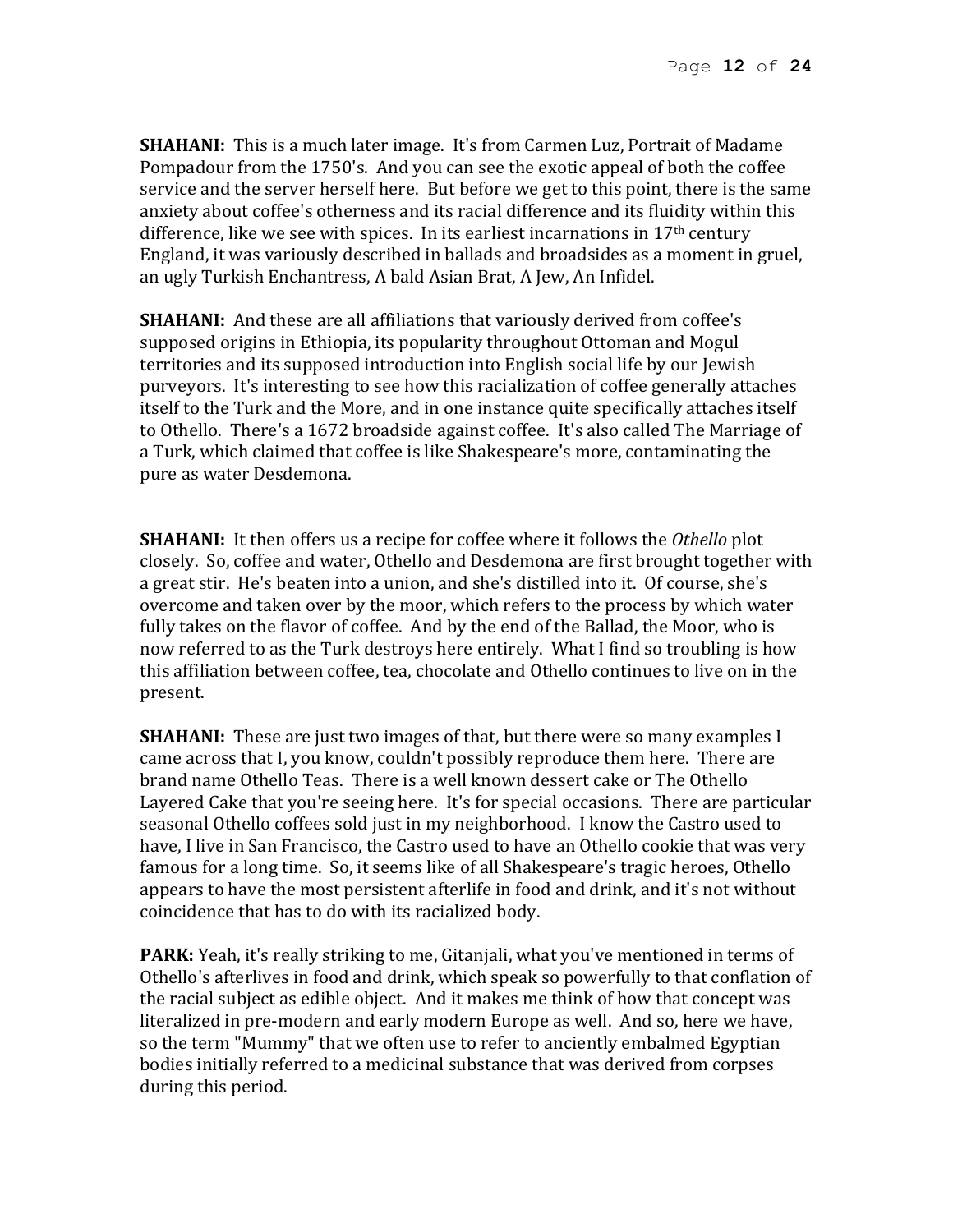**PARK:** You might find reference to mummy as an ingredient in various recipes for elixirs, balms, skin treatments, and it was sanctioned as a form of medicinal cannibalism in early modern Europe. But what's crucial to understand about mummy was that in the text of the period, mummy was specifically meant to be made from the embalmed bodies that were being taken from the Middle East and Africa and were imported into Europe in order to be made into medicine for European consumers.

**PARK:** And a big question for me has been, you know, what to make of the fact that these bodies that are being marked as foreign are literally being consumed, being reduced to a medicinal ingredient, even represented in catalogues of ingredients and herbals like that picture here. So, the presumably other body as mummy, and this is what we see in the middle, is being listed alongside ingredients and plants like mint on the left and the mandrake on the right as you can see here.

**PARK:** And so, it really does bring up this question of, you know, what did it mean to derive an ingredient from the foreign body itself?

**SHAHANI:** Wow. Your work on mummy, Jennifer, is so fascinating. There's just one final point I want to make about mummy before we move on, and I think this is just something that I want to put out here because it recalls our earlier discussion of the ways in which, you know, we're discussing here, it is such a violent history. We talked about this in our opening remarks, but I think this recipe for mummy really brings that out. And I reproduce it here, but I won't read it. It's anthologized in Samuel Purchas's "Purchas his Pilgrimage."

**SHAHANI:** But it tells us how the Moor is decapitated and how the fluids are extracted. Received wisdom regarding mummies suggests that its efficacy depended on the violence inherent in its procurement. Even if this is a form of exaggeration, its violence on the racialized body is apparent and the idea this was circulating as a recipe for procuring substances is just something I want us to keep in mind so that we remember that the process of getting these ingredients is just so violent and maybe we can turn away having kept that in mind.

**SHAHANI:** So, as, you know, we are drawing to a close I want us to think about some of the things we've seen along the way. We've seen so many forms of racialized body, whether in relation to coffee or tea or chocolate, you know, the fluids and the liquids, whether in relation to spices and sugar or in relation to mummy. We've also seen it in so many realms. We've seen it in the realm of the culinary, the curative and the cosmetic. And we've also seen it in so many genres.

**SHAHANI:** We've, you know, we see it in the imaginative literature of the period, in recipe collection, in dietaries, in household manuals, in ballads and broadsides. So, it's not just, you know, the many genres. It's the many realms. It's the many forms. There's such an affective range associated with this racialization as well. There's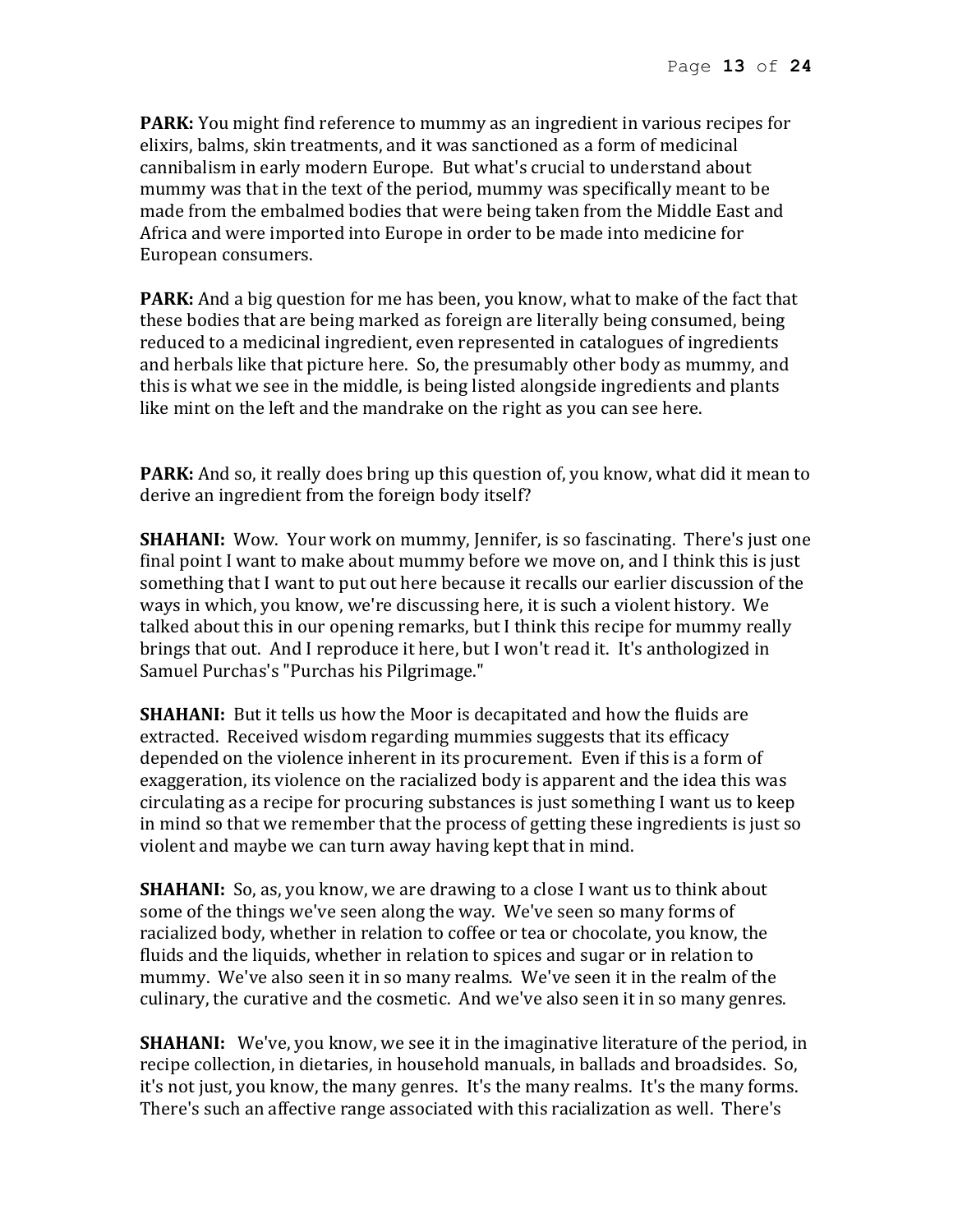fear and desire. There's appetite and aversion. There's sweetness and bitterness. And as we near the end of what we've been discussing I think we must also contemplate the afterlives of these taste tax. What lives on in our foodways is shaped profoundly by these encounters.

**SHAHANI:** How do we continue to consume difference? The Othello coffee lives on, as we just saw. But, what are the other more subtle ways in which we continue to consume the other in daily routine and more mundane acts of consumption, really?

**PARK:** Right. Absolutely. And, so what we've tried to do here is to share but a fraction of the wide range of critical approaches to thinking across food and race. And I'm also really excited about the potential and the future directions for the field. I think there's so much space to think about these intersections of food and race in ongoing recipe studies, in science studies, environmental and eco studies. And I think one of the most important of these is thinking about the intersections of critical indigenous studies and in food studies. So, you know, with people like Liz Hoover who has been working on reclaiming food sovereignty in native communities and what she has called the "Indigenizing of the local food movement."

**PARK:** And Sean Sherman, who is working with indigenous education and developing indigenous kitchens, which is such necessary and important work.

**SHAHANI:** Yeah, I think, yeah, I mean, these are all valid points and I think we should close here so that we have some time for questions. I can imagine there will be question about particular foods that we've discussed. There might be questions about the methods we've used or there might be questions about, you know, the title that we spent so much time explicating. But before we wrap up I wanted to say one quick thing by way of reflection of this discussion that we've had. I'm being only partly factious when I say that, you know what we've given our audience here is really like a recipe.

**SHAHANI:** We've offered ingredients we work with and we've offered methods for how you can bring them together. But, as with any recipe, I can speak for both you and me, Jennifer, that in what the audience takes away from here and what you take away from here, you will likely improvise. You will adapt. You will season to taste. And what both of us are really looking forward to are the many new incarnations that we hope will come from what you take away from here. So, thank you so much and we now look forward to questions.

**PARK:** Yes. Thank you so much. So, it does look like we have some questions coming in and our first question is sort of speaking to recipe adaptation, interpretation in cooking as popular activities in many early modern food studies classrooms today. Is that activity problematized in a critical race studies or food studies classroom?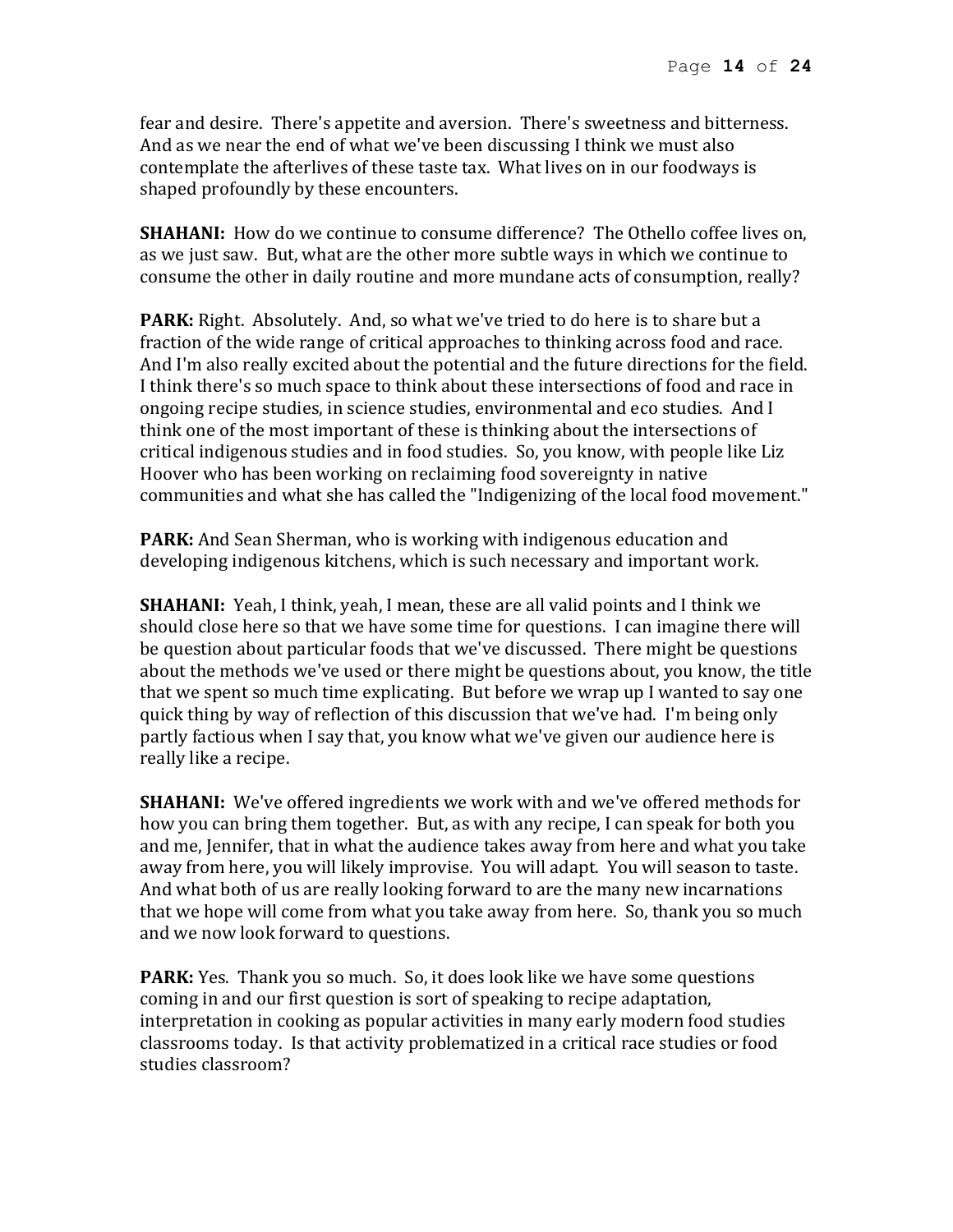**SHAHANI:** Yeah, yeah. That is interesting. And I think that, you know, there's so, in pedagogical terms, there's so much to be gained from the process of looking at recipes, you know, situating recipes as a narrative, revisiting those and looking at the narrative arguments that are at work in a recipe. I think some of, it was maybe, I want to say now, 30 years ago, that Susan Lenardy started, you know, this article by giving us a recipe. It was an article in PMLA.

**PARK:** And then what she did was in her process of sharing, what she looked at is how she had legitimized the recipe as a genre as well. So, there is a lot that is productive in looking at that recipe. In our looking at in that form, what I am conscious of in, you know, in critical race studies and what we do in the classroom, is that that effort cannot just simply be, you know, and antiquarian effort to sort of play Betty Crocker in the classroom.

**PARK:** There is a way in which we need to have the very conversations we had about these foods, about the products, about the violence of their procurement. I think Robert Applebaum has an interesting phrase where he says, "We need not to be time traveling tourists in looking at the foodways of the past." You know, that's not all that we're doing and that's why connecting them to the present and looking at their racial histories, I think is also valuable in the classroom.

**PARK:** Right. Yeah, I absolutely agree and, you know, particularly because these, you know, some of these food narratives or histories that we might have inherited are much more problematic than we might have been told. And so, I do think that, you know, that actually things like maybe recipe adaptation, interpretation in cooking, you know, as sort of popular activities in a food studies classroom can actually be really rich sites for kind of recovering some of the problematic ideas there, right?

**PARK:** So, you know, whether it's looking at particular ingredients and their histories and, you know, the histories of violence that are kind of involved in procuring those ingredients. Or, even, you know, if we think about, you know, recipe transmission and the kinds of erasures that also occur. You know, so often recipes were kind of seen as these, you know, communal documents, these communal texts. And so, recipes kind of complicate the idea of authorship.

**PARK:** But, in doing so, I think there are ways that other kinds of, you know, citational practices sort of fall in the cracks. And, you know, there are some examples of that, you know, Hugh Platt in one of the recipes that he kind of gives to the reader, you know, mentions that it came from, you know, some outlandish woman. And so, this idea of the foreign woman that, you know, that he got this recipe from, but of course, she's not named and, you know, it's in passing and in the middle of the recipe before he goes on to say what you kind of need to do.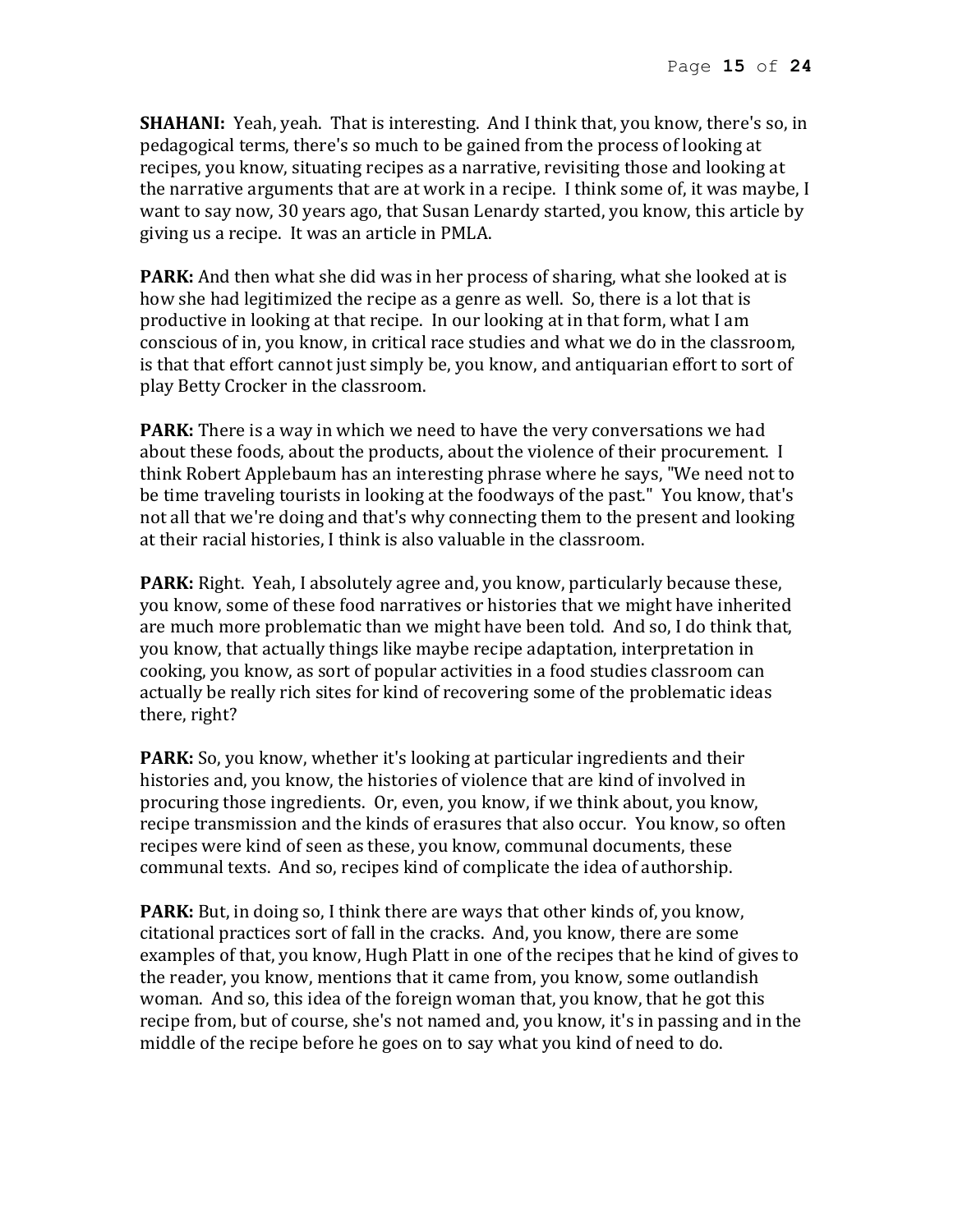**PARK:** And so, I think, absolutely, these activities are problematized in a critical race studies, food studies classroom, but, in ways that are really generative and I think kind of bring up a lot of different things.

**SHAHANI:** Absolutely. We can't pass those moments by. I see there's another question here about bodily fluids. Do you want to read it, or…?

**PARK:** Sure, sure, yeah. So, you know, this particular questioner would like to know about the recipes that call for bodily fluids. So, what were they for? Would they be more or less accessible of efficacious if you couldn't use your own body to supply the ingredients? That's actually, that's a good question. [LAUGH]

**SHAHANI:** Yeah. I think the recipes are so specific in this regard. You know? There's one that come to mind where I, you know, they're used for a range of things. They're used for, you know, children prone to bedwetting. There's one that calls for urine and the urine of a boy child. I think it's a Hannah Woolley recipe, where it calls for the urine of a boy child in order to be put on a feather, which when put on the eyes can apparently cure blindness. So, there is cures for blindness. There is cures, in fact, for bedwetting. You know, they're very medicinal in the way that they're used. But, they're also quite specific.

**SHAHANI:** You know? One of them says that if you need to cure something in a boy child, then use the urine of a girl. If you need to cure something in, you know, the girl, use the urine of a boy. So, it, you know, it's quite particular about those sources. There's another one that asks us to powder the skulls, you know, that are taken from graves. It even suggests preferably, I think criminal or Irish skull that, if bounded up can be used in… that's not a fluid. But, it's, what I'm trying to say is it's very specific in what it's asking you to get as the source for that matter.

**PARK:** Right, absolutely. Yeah, because I think that the idea of bodily fluids as an ingredient in these recipes is very much in line with this kind of idea of sanctioned medicinal cannibalism, right? So, the body, the human body as a source for ingredients, and you're absolutely right. I feel like in the recipes that I've seen for this, you know, it does seem to, or a lot of recipes that call for maybe, you know, blood or urine or, you know, milk or, so many of them are very specific about the kind of body, right? Whether it, you know, whether it has to do with something like age.

**PARK:** So, you know, I've seen a recipe that called specifically for the blood of a child. You know, or, I think, you know, I believe, Gitanjali, you and I have talked about this, you know, a recipe where, you know, the ingredient is mummy, but specifically from somebody who has, maybe, you know, died a violent death or something. You know, or kind of a young healthy man. So, this idea that the body and, you know, its specific virtues are being harnessed for, you know, those ingredients.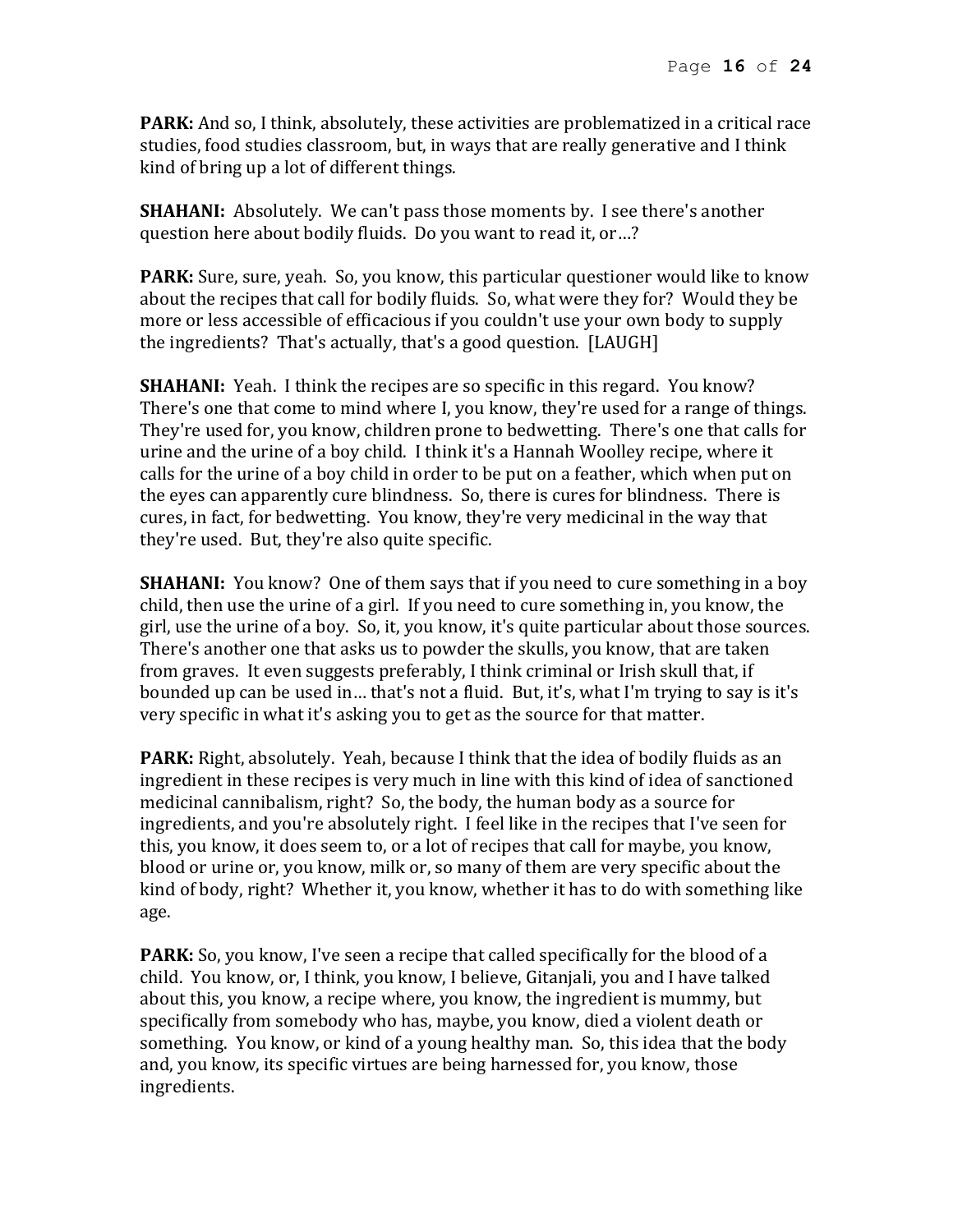**PARK:** And so, you know, it is kind of interesting to look at that question about, you know, are they more or less efficacious if you couldn't use your own body. And if fact, it is kind of strange to think about how specific some of these, you know, some of these asks are and where you would even go to get it. Right? So, it wasn't actually, I don't know that I necessarily saw, you know, many recipes that called for you to kind of take it from yourself, but rather, it's almost like you had to kind of procure it from a particular body or a particular sources.

**PARK:** And that seems to indicated that in order for the recipe to be efficacious you almost had to kind of go to the source of where to get that particular product.

**SHAHANI:** I see there's another pedagogical question. Jen, can you read that?

**PARK:** Yes. Yes, yeah. So, it looks like, you know, Gitanjali, you had mentioned the need for race and foodways scholars to be omnivorous and I think that's when we were talking about our methods. So, if you were designing a graduate or undergraduate studies program on race and foodways from scratch which disciplines would you draw on? That's kind of exciting. [LAUGH]

**SHAHANI:** The question, I haven't had the opportunity to think of this as a program, but I have decided undergraduate and grad courses on food and lit more generally and they've been informed by critical race studies perspectives and, you know, all of the disciplines we spoke of in an effort to be omnivorous in precisely the ways that we discussed, I think it's also in, you know, in the classroom, rather than, you know, sort of have a trajectory of my books laid out there, what I like for is different points of entry.

**SHAHANI:** So, what I've tried to organize these around is the same troubling of the cliché where I go from the, you know, the where we eat, the what we eat, the how we eat, the who eats who and its' those "W" questions that really organize my thinking and then that allows me to bring in work in Asian American studies or from food and children's literature. You know, work on the environmental humanities that is now concerned with foodways. You know? It allows me to bring a lot of well known works, you know, sort of Michael Curran's work and some of that more popular writing on food.

**SHAHANI:** So, that allows me to draw on many disciplines when I'm not narrowing down to a course on one or the other. And what's been interesting for me to see is that how the final projects that come from courses like that, many of them go on to become, you know, masterpieces. They really take it in directions and in texts that I'm not familiar with. I've learned so much about primary text from the work that students bring into the classroom as a result of it. So, we're just dealing with a theoretical approach with food studies and critical races studies because colonial studies and all of these other approaches I mentioned and then you, you know, you let it brew and interesting things happen.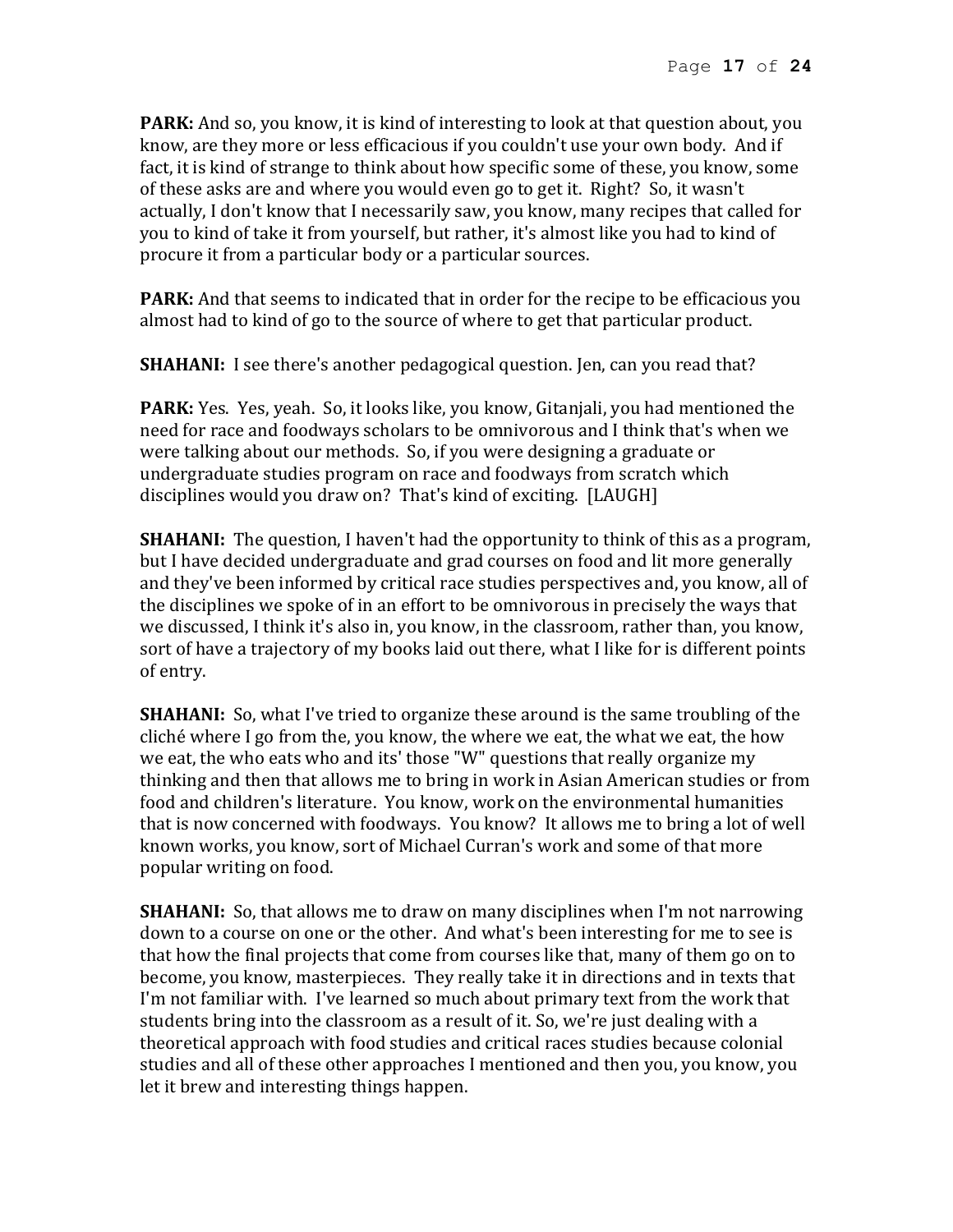**PARK:** Right, absolutely. And yeah, in terms of the, you know, the kind of range of disciplines to draw on, which, you know, it is always really fun to think about that. You know, Gitanjali, you and I had talked a little bit about how food studies is already so interdisciplinary, right? And kind of all the different ways that there are these different kind of disciplinary access points to kind of think about food and how that interdisciplinary nature kind of enriches, you know, the kinds of discussions that are done. And, you know, when I've developed, you know, like, a grad or undergrad or graduate class, you know, I've not developed a program either. [LAUGH]

**PARK:** But, you know, in terms of thinking pedagogically, you know, I've also drawn on, yeah, the history of medicine, the history of science, that I think are just, you know, really rich kind of sites for thinking about, you know, how the body was conceptualized, you know, so studies on the body as well and embodiment. As well as, you know, you were kind of saying environmental studies, eco studies, precisely because, you know, so much of, you know, of actually the work on food as well as sort of, you know, early ideas about race that were kind of budding in the period, were very much kind of integrated with ideas about nature and the natural order of things, of flora and fauna as well as kind of human species.

**PARK:** And so, you know, I find that, you know, in kind of thinking about race and foodways together, kind of pedagogically, whether it's for a course or for a program, you know, there are all of these disciplines that really kind of help to bring up new questions and kind of make new connections between them. So, it looks like we have another question and the question is could you talk about what is food distinctive in your methods or arguments. Do other imports from long distance trade do comparable racializing work? And so, this person here is thinking of, Gitanjali, your essay on Indian textiles, for example.

**SHAHANI:** Yeah, they do. And, you know, there's a good reason why we see patterns. There's a good reason why we move from spices to textiles as well. It has to do with the [vagaries of the Eastern Trading Company and their competition with the Dutch Eastern Trading Company and they couldn't have a stronghold on the subcontinent and as a result, the spice trades took a backseat for a while and we see the trade in fabrics. So, yes, those responses are also raised. But, I think what we be food distinctive here, with regard to, you know, spices and things like that, is what I call the gut response.

**SHAHANI:** You know, it's just so messy. It's so visceral. It has so much to do with the sense of taste, where clothing, I think, you know, it's often used as, you know, looking at markers of appearance, looking at markers of difference in those terms. Here it's the physiological changes that foods can be seen as affecting. And so, we see both desire for that and then we see both discussed at that. And that contact zone, you know, that food is able to affect takes, you know, see it forming in faraway lands, when you see travelers, you know, going along the Cape of Good Hope or in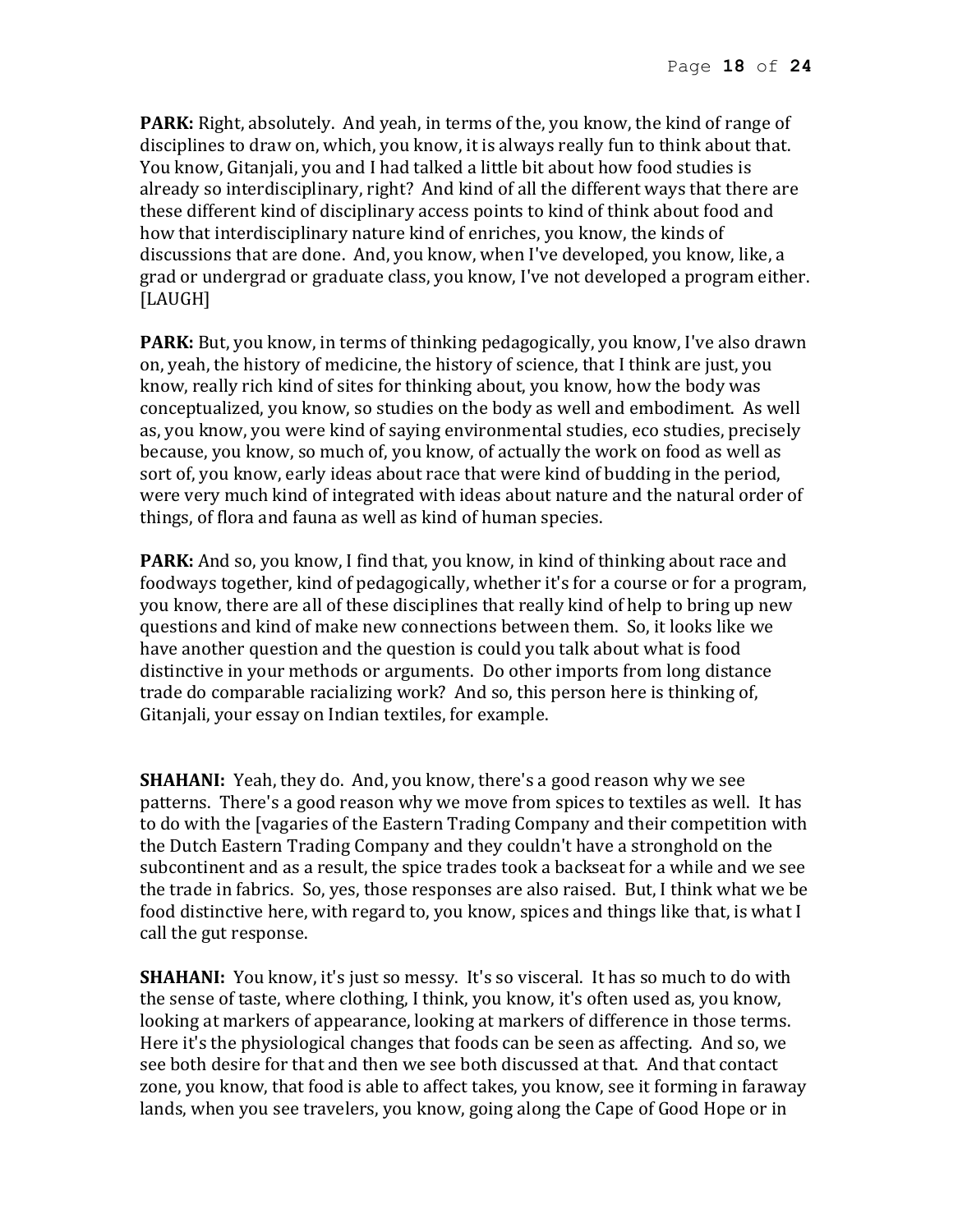the [mother court?] and they're actually tasting things and they're ingesting things and their response to that.

**PARK:** And then equally, when these commodities come home, whereas with items like, you know, cloth, we don't see as much of a discussion of, you know, that messy and bodily response and that fear of ingestion that we see here. Or the clothes can be seen as affecting many other markers. I think it's the gut response that would answer that for me.

**PARK:** I guess I'll just speak really briefly to kind of maybe what's food distinctive in methods and arguments. And I think, for me, food has been a really kind of rich site to just to sort of constellate out of in a way. And so, I think, for me, what's been kind of central is this idea of kind of the constitution of the body and, you know, a more kind of recent, you know, theory of metabolism as, you know, as a way of thinking about the body as constantly changing and constantly needing replenishment. And so, you know, at any given point, you know, everything that's sort of making up your body is not what it was at a particular time in the past. You know? Which is a little bit mind blowing. LAUGH]

**PARK:** And so, I think that, you know, food plays such a big role in that precisely because that is sort of the arena of, you know, or sort of a source of what replenishes the body. And so, because of that it has such, you know, such a transformative kind of weight, right, A transformative kind of power. And for me, I think that taps into a lot of questions about, you know, not just constitution, but also about agency. And so, you know, to what extent does one have kind of control over certain substances over your body and to what extent does food as sort of this circulating kind of thing trouble all of those attempts to control in both kind of restrictive and also kind of libratory ways?

**PARK:** It looks like we have a question about hunger. This particular asker is saying, "I'm curious about how both scholars think about hunger as in food insecurity in relation to this topic?"

**SHAHANI:** Yeah, we would enough in times do think that we would have addressed hunger. I write about it a lot in the context of Jamestown and, you know, particular episodes when apparently the Virginia Company ran out of food and very extreme and drastic measures that we know they had to take as a result. What I find so interesting is that in those, in the language of hunger or in the language that's used to describe hunger, hunger is also described as a taste.

**SHAHANI:** You know? Or the absence of food there is, you know, it's the taste of food that would have been. And then it's the taste in the mouth and, you know, the belly that just, you know, that long for what used to be food. So, there's really an effort in those narratives to describe what it means to taste what is not there. And they start off by, of course, reminiscing, I mean, we see this in imaginative literature as well. We see it in a play like *The Tempest*. We see it in a reworking or the remix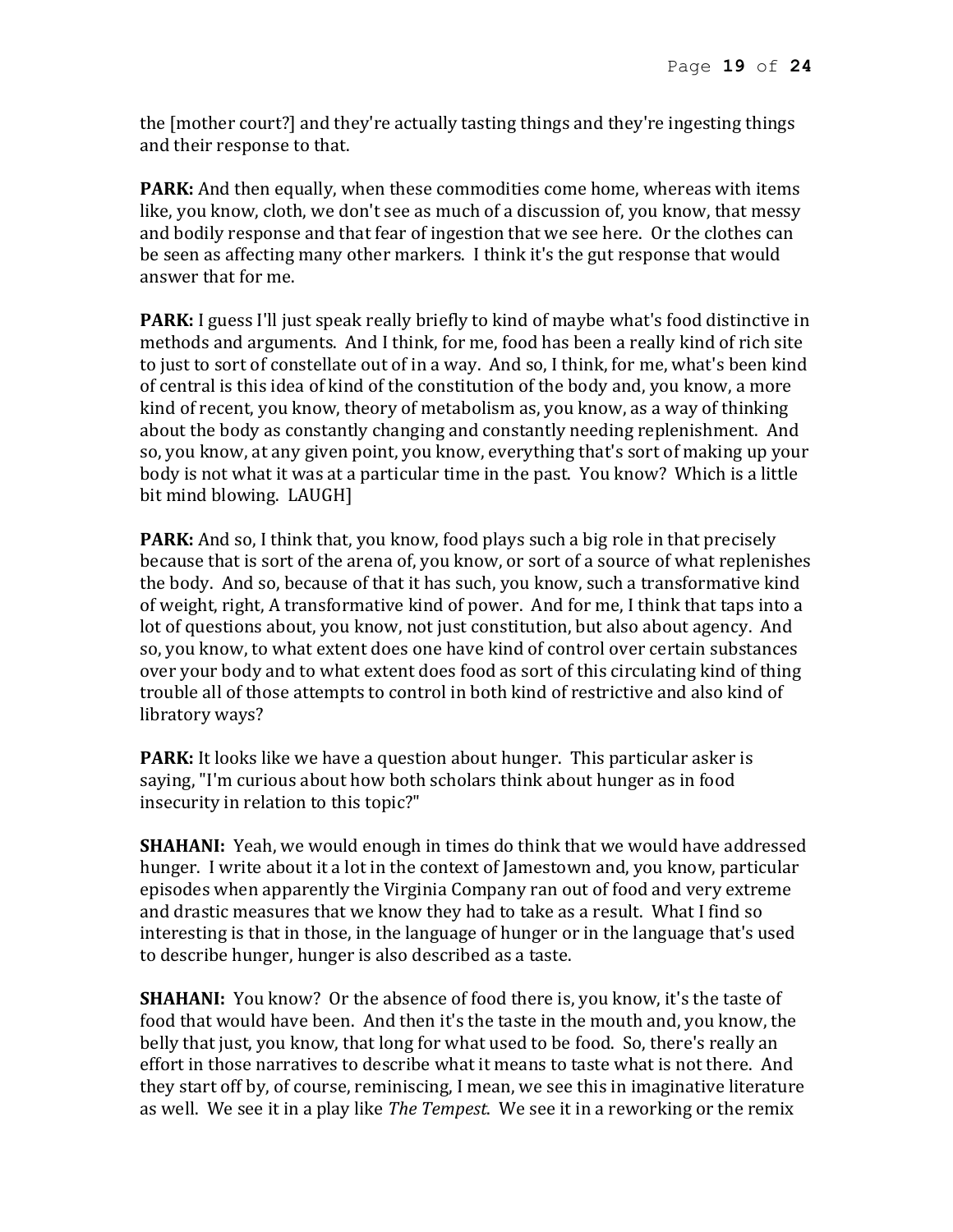version of *The Tempest*. You know? *The Sea Voyage*, where they start out with talking about things that they could have had, or, you know, meals that were tasted before voyages began.

**SHAHANI:** And then they go to speak about that absence, you know, my belly, you know, my mouth feels like, you know, it's craving it. My belly feels like an empty satchel. And then they go on to contemplate the taste of things that they could eat that could be food substitutes. You know, in some of the narratives it's like, you know, what would vermin taste like right now? What would animals taste like right now? And of course you can see where this is going because it ends up being like what would another human being taste like right?

**SHAHANI:** And there's a long narrative there about supposedly a myth about a man in the colony who then powdered and ate his wife out of hunger. [LAUGH] And, you know, the taste of that, like what does it mean that he powdered here meaning seasoning, like, what does it mean that he, you know, is the act less cannibalistic because you just, you know, you thought to season her? Is the seasoning itself, you know, somehow contemplating of that, does that make it more cannibalistic? Some of the rationale, oh, well, he ran out of food, so it wasn't cannibalism, it was, you know, extreme.

**SHAHANI:** But, in all of that, I think what I find so interesting is how hunger has a taste in relation to things.

**PARK:** Yeah. That's actually really fascinating. [LAUGH] And I think, and definitely, hunger is something that's a really kind of powerful concept. And it was something that I've been learning a little bit more about, especially, you know, with some really wonderful speakers and scholars at, you know, their recent Food in the Book conference, you know, with the Newberry Library and also with the Before 'Farm to Table' project at the Folger. And you know, it's definitely been making me think about, you know, the ways that I need to kind of address that more in my work, right?

**PARK:** So, you know, what does it mean to kind of think about hunger and food insecurity in relation to food and race? And I think right now as I'm kind of thinking, you know, a really kind of generative site for me, is kind of thinking about, also, this was a session, you know, for the Food in the Book Conference on Indigenous foodways. And, you know, it was just so kind of striking to learn about the ways that, you know, the kind of study of kind of critical indigenous studies and food studies, you know, converging to kind of not just recover certain histories that have been erased or overlooked, but applying that knowledge.

**PARK:** And, you know, what the speakers were also, you know, talking about in terms of indigenous knowledge, bringing that into the present in order to think about contemporary issues of hunger and food insecurity. And so, I think that's sort of, you know, where I'm thinking about that question right now as again, a really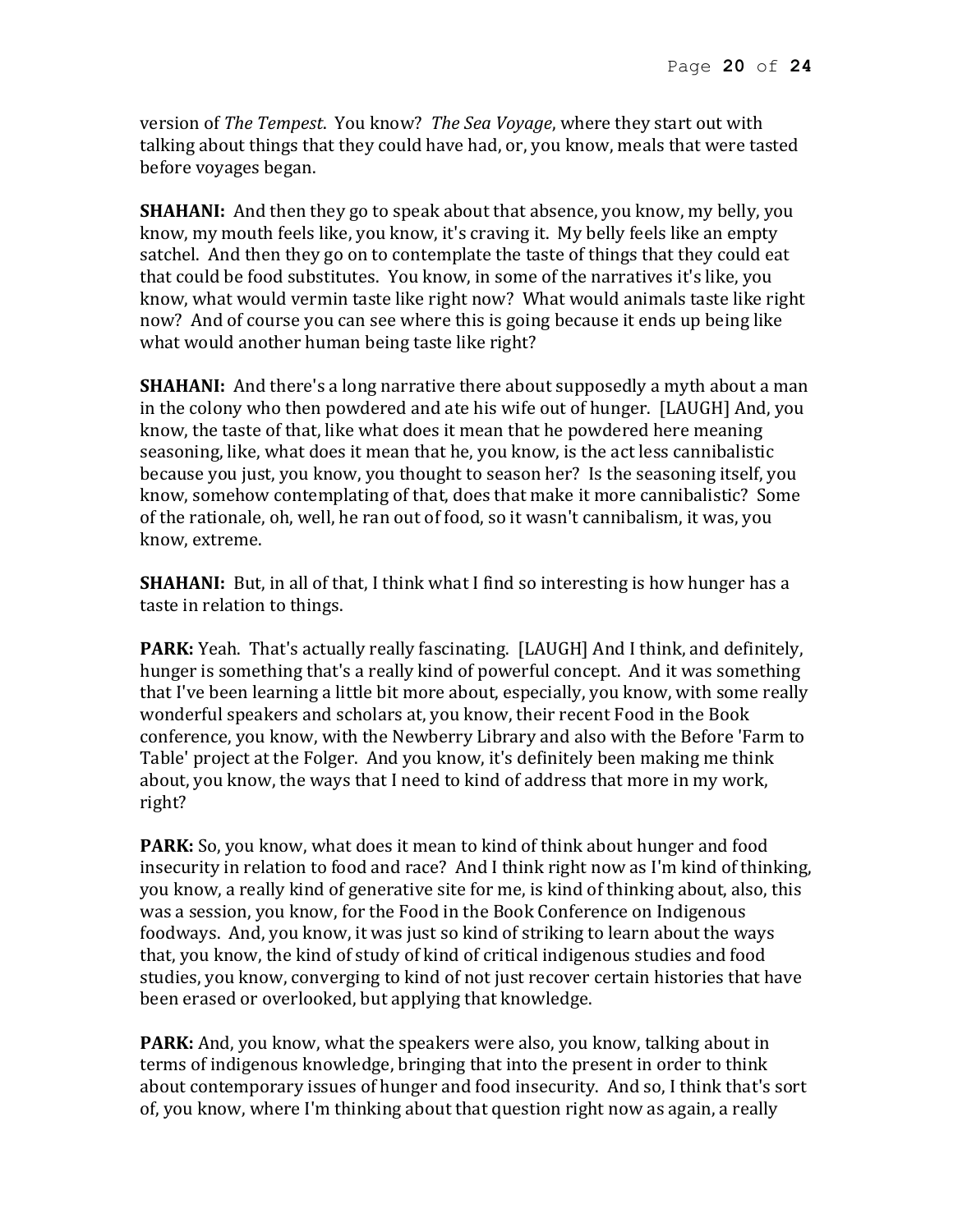kind of powerful and urgent site and something I'm kind of hoping to learn from as well, to kind of, you know, move into the future with this kind of work.

**PARK:** So, it looks like we have a question that's actually maybe related to what you said about the powdered wife. Basically, how is mummy related to or connected to discourses on new world cannibalism?

**SHAHANI:** I have, and you know more about mummy than I do, but I haven't see...

PARK: I don't know about that. [LAUGH]

**SHAHANI:** [LAUGH] I haven't seen those bodies being, you know, or those acts of cannibalism, you know, taking that substance and putting it to other uses. We do see mummy, you know, being procured from other places, you know, as salts, as balms. Here we don't see that. We just don't see that in the new world context. And I'm really not sure why that is. I think it has to do with transportation as well. But, I don't know if you have any insights on that.

**PARK:** Right, no, yeah. And I think, you know, I think I've always, not always, but ever since I, you know, I've been kind of researching mummy and, you know, some of this kind of sanctioned medicinal cannibalism, I think what's been striking to me about looking at that is, or what resonates for me, is the sort of implicit hypocrisy, right of the early modern Europeans consuming, you know, kind of partaking in cannibalism in these ways while, you know, also kind of producing these ideologies and texts that are condemning new world cannibalism as something that, you know, that they're distant from.

**PARK:** And so, I think that's, you know, that's where, for me, there's been some kind of, you know, interest in what those ideological kind of differences are, how the early modern Europeans or the early modern English are kind of thinking through what those differences are. And I feel like I read somewhere, you know, one theory of why mummy was okay. I don't remember what the reference was, so also, if anybody in the audience does know this.

**PARK:** But, it was a theory that because the bodies that were, you know, again, constituting mummy, were from pagan bodies and so, kind of non-Christian bodies, that this sort of made it okay for the Europeans to consume. And I wonder, you know, how that might also be kind of, in dialogue with, or it certainly kind of complexifies, you know, ideas of food and race in relation to eating your fellow humans, right? And to what extent your kind of considering them humans.

**PARK:** And so, you know, I wonder if there's something there in trying parse out, you know, the mummy practice and then kind of new world cannibalism and the kind of condemning practices there.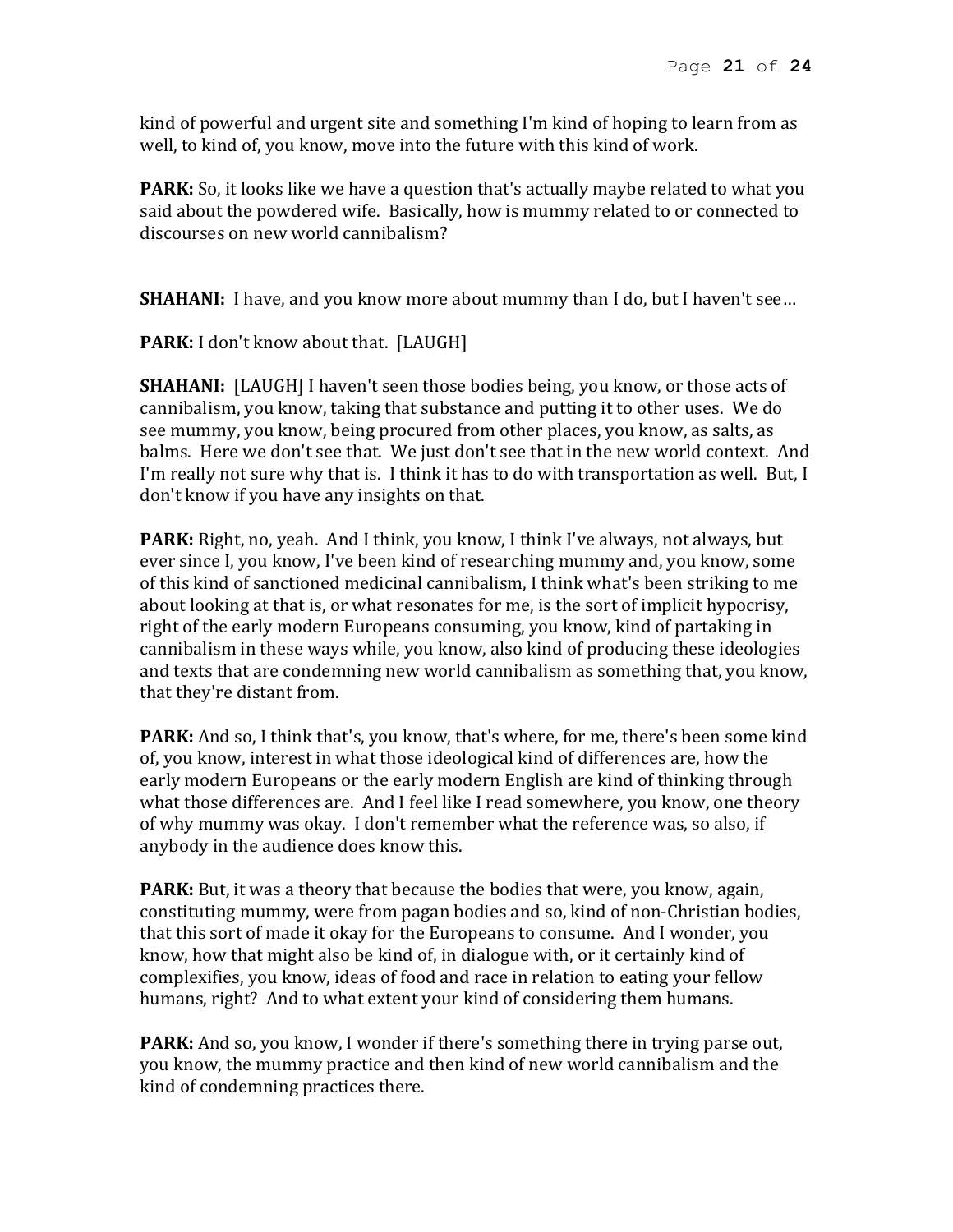**SHAHANI:** It looks like we have time for one last question here, so...

**PARK:** Okay, yes. And it looks like we have one. So, would you share any reflections on dietary choices and/or restrictions? So, for example, vegetable based eating, religious dictates about unhealthy or forbidden foods, et cetera and their resonances in the period?

**SHAHANI:** Yeah, I think, you know, one of the figures that sticks out, is interestingly Thomas Tryon. And the word vegetarian is almost an anachronism for what, you know, to describe eating ways or foodways of someone during this time. But, that is, essentially what he lives on in so much work for, for not eating anything procured through a kind of violence.

**SHAHANI:** In fact, it is supposedly Tryon's writing on not eating meat and not eating anything through violence is supposed to have influenced, I believe, Benjamin Franklin and Aphra Behn and via them some people say even the Mahatma Gandhi. So, I'm not sure about that last bit, but, I think what we're seeing here is that, you know, his objection to spice, to sugar, especially, is in many ways coming from that idea that when you are eating something that is premised on an entire system of exploiting the body of enslaved peoples then you are eating and consuming something that is inherently violent.

**SHAHANI:** So, we see restrictions on diet there. But, I think he, you know, he did try to proselytize these ways, but I know that at least in his biography is says that he, oh, at least he says at some point that he did not have any success in convincing his wife Suzanna to jump to his ways. So, but, you know, he was starting to think in terms of asking others to convert to what we know call vegetarianism.

**PARK:** Right, and I'm kind of curious about the, or kind of thinking with regard to this question about the unhealthy or forbidden foods. And I think, you know, I'm thinking of things like, and I feel like I learned so much even, again, kind of with other scholars working on, you know, religious foods and, you know, forbidden foods, in terms of, you know, religious ideology and religious practices. As well as sort of, you know, certain ideas about, you know, things like, you know, fruits being, you know, something that you shouldn't consume too much.

**PARK:** So, these ideas about what's kind of unhealthy. And I'm also thinking with regard to, you know, what we've been talking about with food and race, right? And just, you know, how so much of the kind of fear of say foreign foods, you know, has to do with this kind of idea of foreign contamination, right? This idea that kind of bringing in foreign substances is not actually conducive to, you know, the healthy early modern English or early modern European body precisely because those foods are not native.

**PARK:** And then, obviously, there are a lot of contradictions there. You know, we're seeing [LAUGH] you know we're seeing so many ingredients that are being used and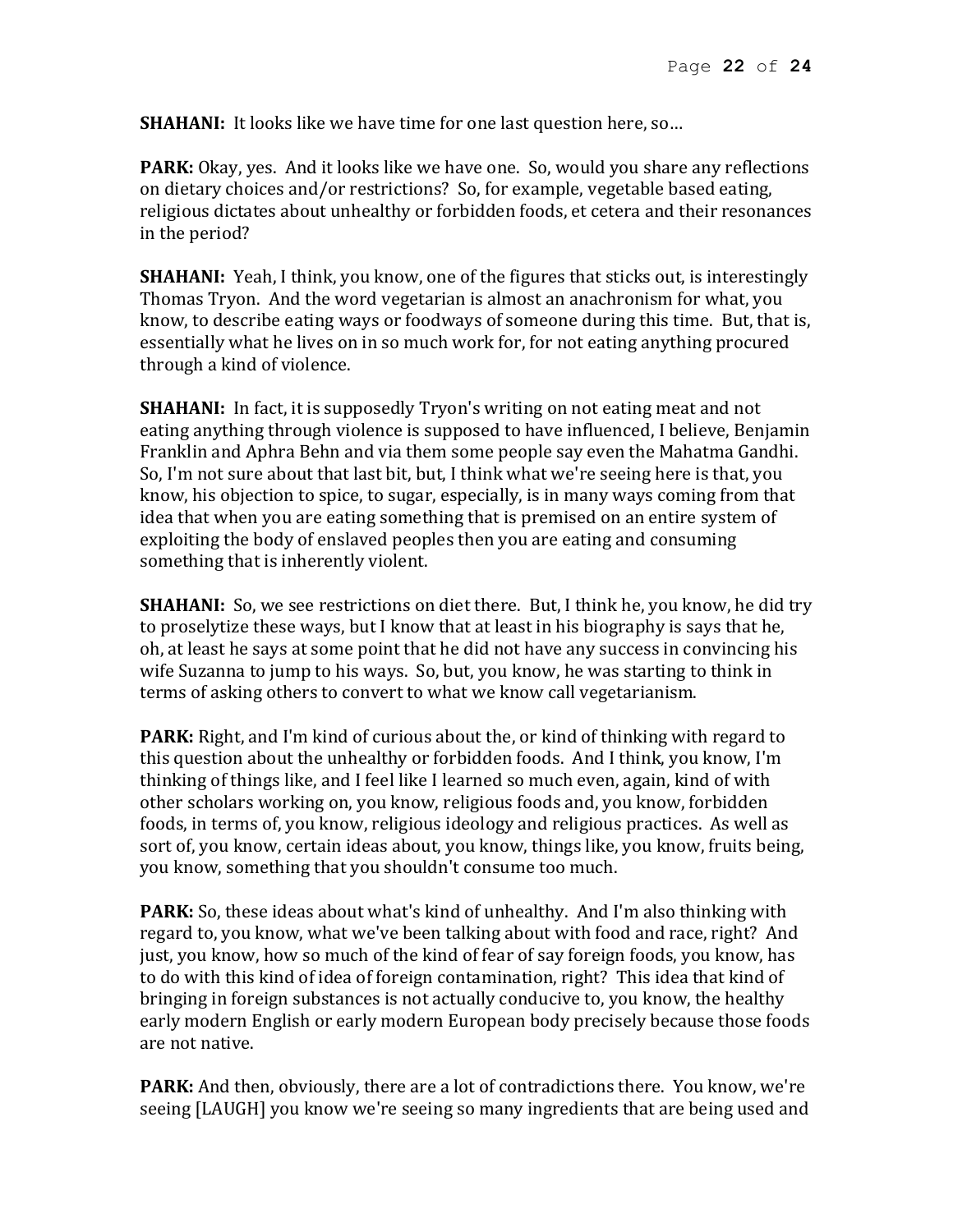I think that's sort of a really kind of interesting area to kind of think about. You know, what are the kind of guidelines and criteria that are determining certain foods as being forbidden, being unhealthy?

**PARK:** And just to kind of toss in mummy one last time, you know, that was kind of an interesting thing because it, from some of the texts that I've looked at, it seems like, you know, there was a distinction being made between true mummy and false mummy with this idea that the true mummy was coming from, you know, embalmed bodies from these, from abroad versus, a kind of false or counterfeit mummy being processed from local graves, right, or executed criminals.

**PARK:** And so, that seems to indicate that this idea, that the foreign body being used for mummy was actually more efficacious and that kind of goes, seems to go against that idea of the foreign being kind of poisonous or contaminating.

**HERBERT:** Hello. I'm back. Okay. So, to draw things to a close I'd like to thank our scholars for their insights during this incredibly rich, wonderful conversation, which will help researchers and teachers at all levels and in all kinds of spaces trace the intersections between food and race. A special thanks also goes to the Andrew W. Melon Foundation for their support of this series. And I would like to thank our audience and the lively Twitter and chat feeds to which they've contributed. We hope that many of you will be able to join us on November 19th when we will be joined by Urvashi Chakravarty at the University of Toronto and Marissa Fuentes of Rutgers University for a session on race and the archive.

**HERBERT:** Further details on this and other upcoming critical race conversations may be found on the Folger Institute's webpage soon. We at the Folger Shakespeare Library also ask for your continuing support of our work with so many audiences from K-12 educators and their students who are served by the Folger Education Division to fellowships in advanced programming, for graduate students and faculty run by the Folger Institute to the award winning productions at the Folger Theater. If you are in a position to contribute, we will be grateful.

**HERBERT:** Our institution is founded on philanthropy, and your philanthropy will help us to continue to support groundbreaking research and to share it with a wider and more inclusive audience just as we did today. And now back to Jennifer and Gitanjali for the final word.

**SHAHANI:** Thank you so much. Just to say that we look forward to continuing the conversation in whatever forms, and if there were questions that didn't get answered, you know where to find us to continue this conversation.

**PARK:** Right. Absolutely. We're so grateful for these really generative questions, and, you know, I think what's really exciting about it as we come to a close here is to think about, again, how these can be prompts for future directions in studies across